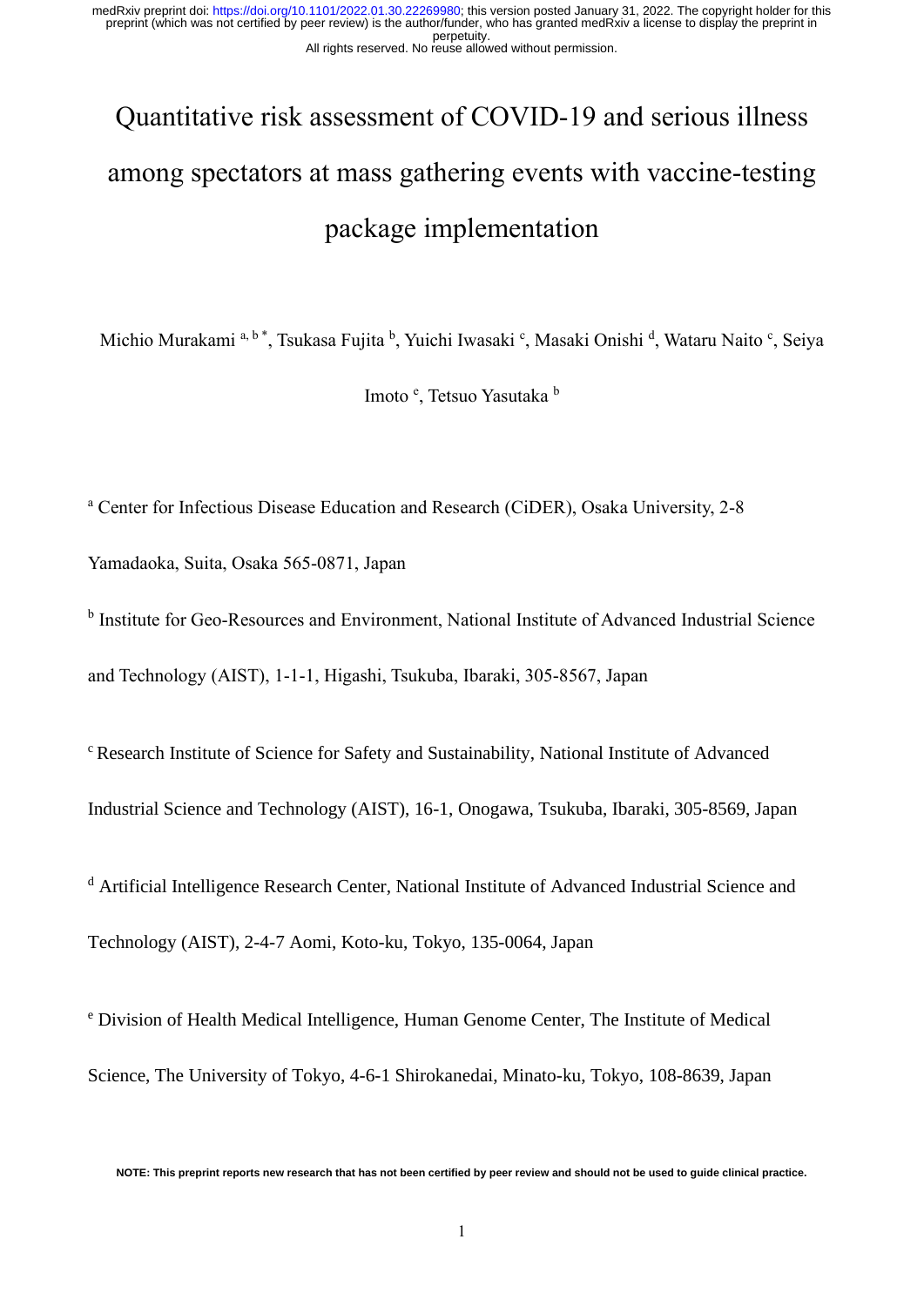\* Corresponding author: michio@cider.osaka-u.ac.jp; +81-6-6879-4135

#### Abstract

While mass gathering events have resumed in conjunction with vaccine-testing (VT) packages, their effects on reducing COVID-19 risk remain unclear. Here, we used an environmental exposure model to analyze the effects of vaccinations and proof of negative test results on reducing infection risk and serious illness among spectators at mass gathering events. We then analyzed the difference in risk with and without VT and regular seat zoning. Risk of infection and serious illness were quantified using a model incorporating parameters such as vaccination coverage, vaccine prevention effectiveness, and sensitivity of polymerase chain reaction (PCR) or qualitative antigen tests. When vaccine prevention effectiveness was 50% (corresponding to 4 months for the delta variant and 1–2 months for the omicron variant after the second vaccine dose), the risk of infection and serious illness among vaccinated spectators were 0.32–0.40 and 0.13–0.16 times of those who tested negative, respectively. In contrast, the risks of infection and serious illness among vaccinated spectators without measures such as mask wearing were 4.0 and 1.6 times higher than those among unvaccinated spectators with such measures, respectively. The risk of infection with an 80% vaccination coverage and a vaccine prevention effectiveness of 20% (corresponding to 5–6 months for the delta variant or 3–4 months for the omicron variant after the second vaccine dose) was comparable to that of a 20% vaccine coverage and a vaccine prevention effectiveness of 80% (corresponding to 1–3 months for delta variant after the second vaccine dose). Regarding zoning, there was little difference in risk with a vaccination coverage of ≥80%. Adherence to individual measures after vaccination and maintenance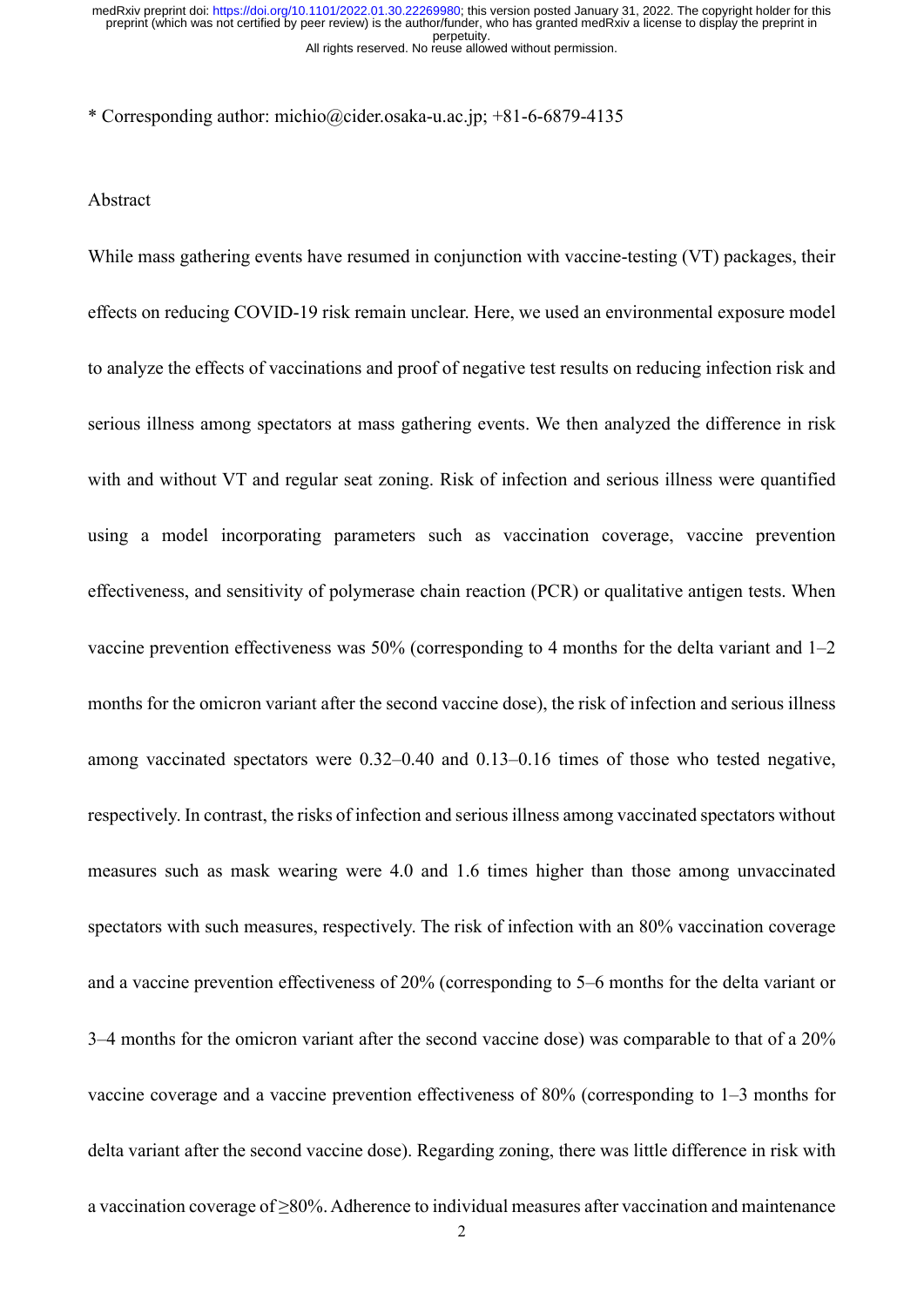of high vaccine effectiveness among spectators at stadiums are important for reducing risk of infection

and serious illness. Furthermore, seat zoning did not affect overall infection risk reduction.

Keywords

COVID-19; Infection control; Mass gatherings; Risk assessment; Vaccination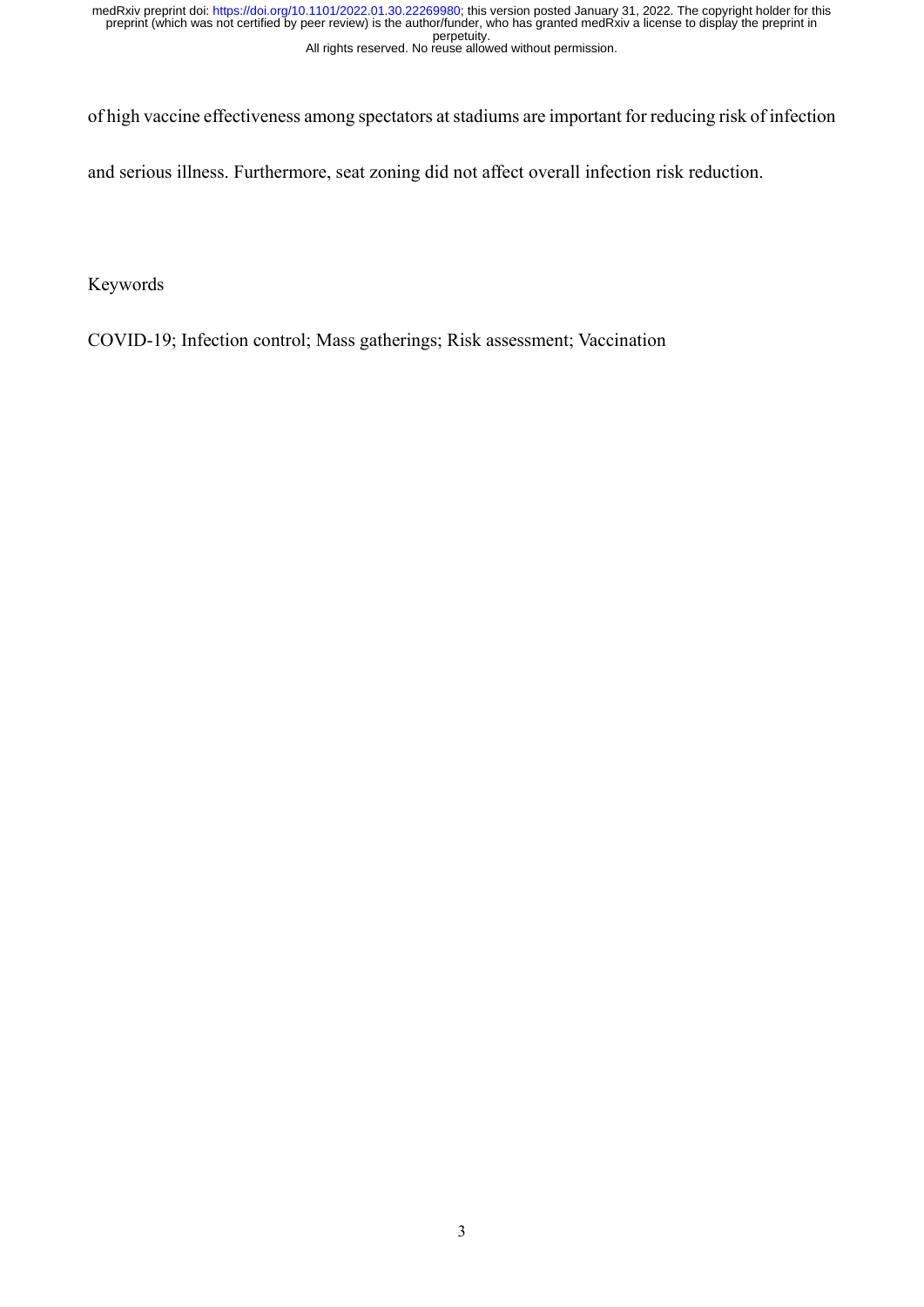# **1. Introduction**

Since the coronavirus disease 2019 (COVID-19) global pandemic started, balancing infection control and social activities in daily life has become an important issue. Mass gatherings, such as sports events, were initially considered one of the modes through which transmission of COVID-19 occurred (Stange et al., 2021), and were therefore required to be cancelled or postponed in the first half of 2020 (Parnell et al., 2020). Subsequently, depending on infection levels, mass gathering events were gradually initiated again with various measures at stadiums in place, such as mask wearing, ventilation, disinfection, and capacity limitations (Chiampas and Ibiebele, 2021). In a randomized controlled trial, empirical case surveys observed COVID-19 risk of infection among spectators at a mass gathering event (Revollo et al., 2021). Another study investigated the differences in the risk of infection with and without measures, including mask wearing (The United Kingdom Government, 2021a). A numerical simulation-based study using an environmental exposure model estimated that a combination of various measures, such as mask wearing and ventilation, can achieve a 99% risk reduction among spectators participating in mass gathering events (Murakami et al., 2021a). The proportion of adherence to these measures has also been measured in actual events (Murakami et al., 2021b).

With increased COVID-19 vaccination coverage (VC), behavioral restrictions have been lifted on vaccinated individuals in various countries, such as the United States and United Kingdom (Sleat et al., 2021). In addition, due to ethical considerations regarding unvaccinated individuals, some countries have utilized requiring proof of negative test results in place of vaccination proof,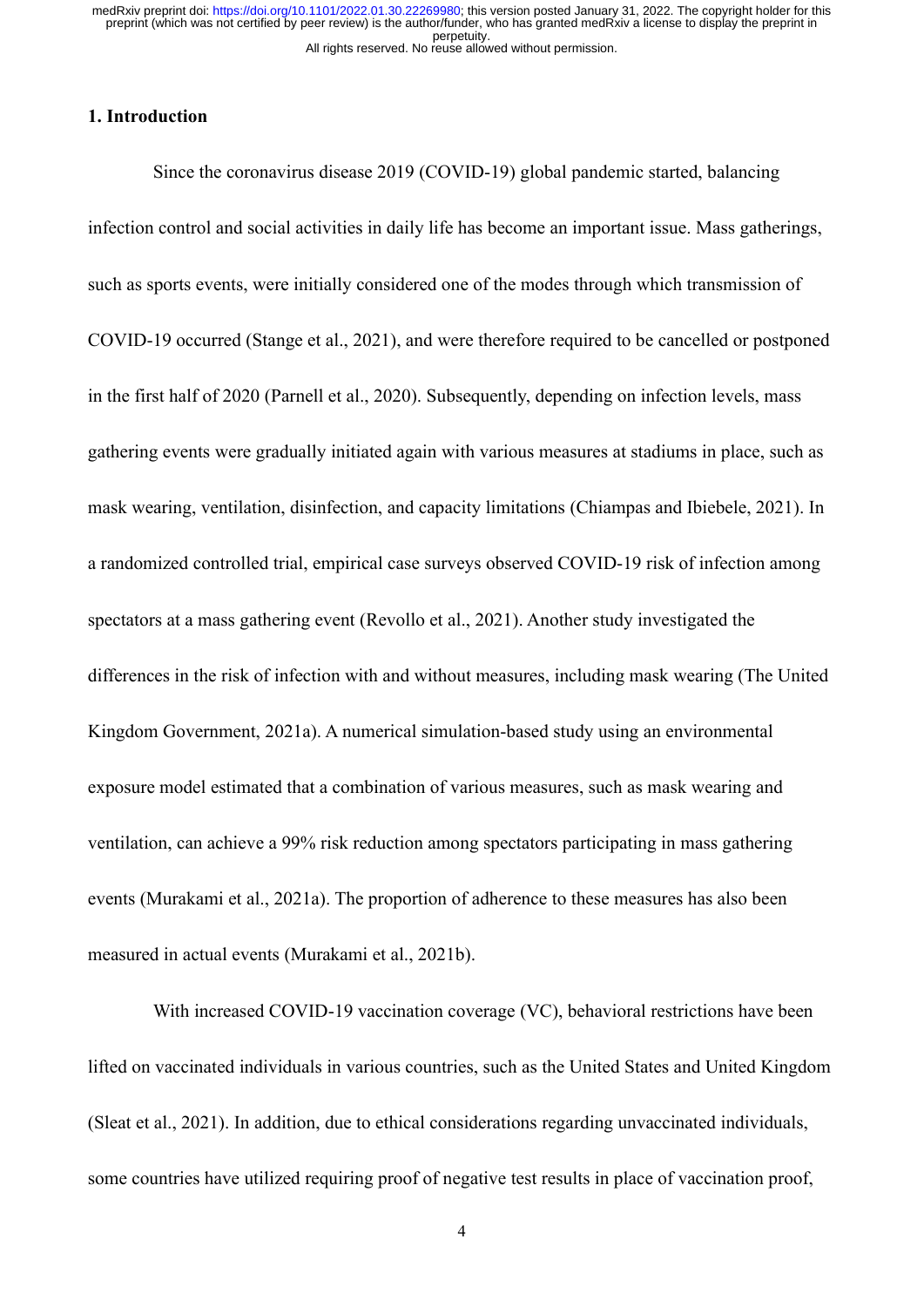referred to as vaccine-testing (VT) package. Similarly, Germany lifted restrictions on social activities, including mass gathering events, for people who are either vaccinated, have been infected, or have a negative test result (known as the "3G rule") (Desson et al., 2021). This was subsequently changed to the "2G rule," excluding those with a negative test result (BBC, 2021). On November 16, 2021, the Subcommittee on Novel Coronavirus Disease Control in Japan proposed that even in worsening infection situations, such as under a declared state of emergency, the VT package system should be applied to allow spectators to attend events to stadium capacity, as long as a safety plan for preventing infections had been established, such as droplet control measures (Subcommittee on Novel Coronavirus Disease Control, 2021). The Cabinet Office announced the implementation of the VT package proposal on November 19, 2021(Cabinet Secretariat, 2021), however, on January 19, 2022, it was paused in principle due to the omicron variant emergency (Advisory Committee on the Basic Action Policy, 2022).

The effectiveness of the VT package in reducing the risk of infection remains unclear. In the United Kingdom, where vaccination efforts have progressed, more than 3,000 cases of infection occurred during the UEFA Euro 2020 Final that took place on July 11, 2021, in which many participants did not take measures such as mask wearing (Smith et al., 2021). Previous studies show that anti-spike immunoglobulin G and neutralizing antibody levels decline even after the second dose of the BNT162b2 vaccine (Pfizer-BioNTech) (Levin et al., 2021). Furthermore, with the emergence of the B.1.351 (beta) and B.1.617.2 (delta) variants, vaccine prevention effectiveness (VPE) against infection is reduced 4 months after the second dose, while VPE against serious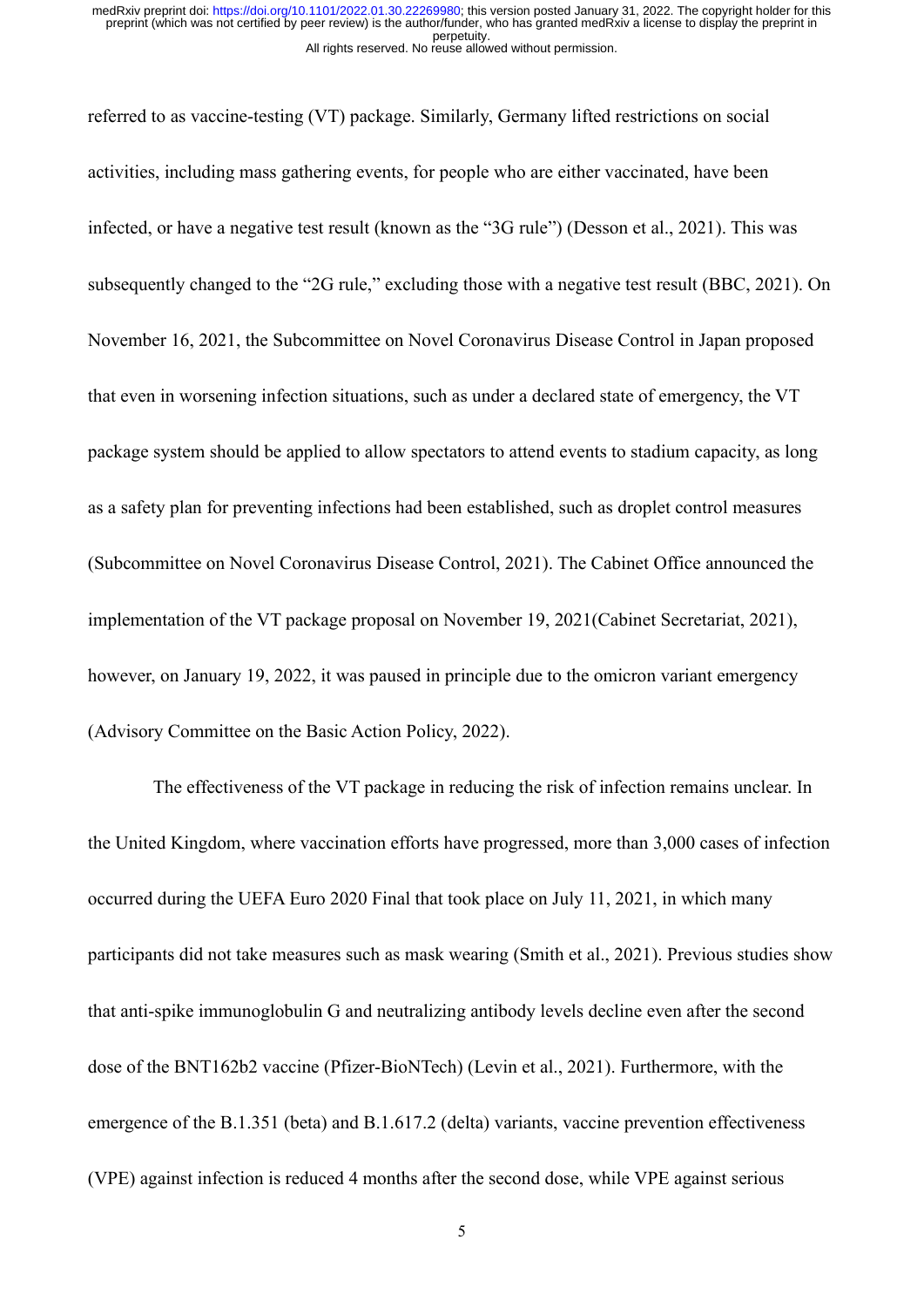illness is maintained for more than 6 months (Chemaitelly et al., 2021). It is necessary to evaluate how much the risk of infection and serious illness can be reduced by vaccination and testing for negative results, and how effective these are compared to other measures at stadiums, such as mask wearing. Furthermore, VT package implementation poses challenges in the practical operations of organizing mass gathering events. During mass gathering events in Japan, VT packages are not necessarily used for all seats, but have been partly applied to some seats with the reservation request of the users. However, the extent to which the risk of infection differs with and without the zoning of VT package seats (i.e., seats for users of VT packages) and regular seats (i.e., seats for non-users of VT packages) remains unclear.

The purpose of this study was three-fold. First, we estimated the effects of vaccination and proof of negative test results on reducing the risk of infection and serious illness among spectators at mass gathering events with and without various measures in place at stadiums. Second, we assessed the extent to which the risk of infection among spectators differed with variations in VC and VPE against infection. Third, we analyzed how the risk of infection and serious illness differed with and without zoning of VT and regular seats. This study aimed to perform a quantitative risk assessment on how mass gathering events should be conducted during the COVID-19 epidemic while considering practical components on the use of VT packages.

# **2. Method**

#### *2.1. Model*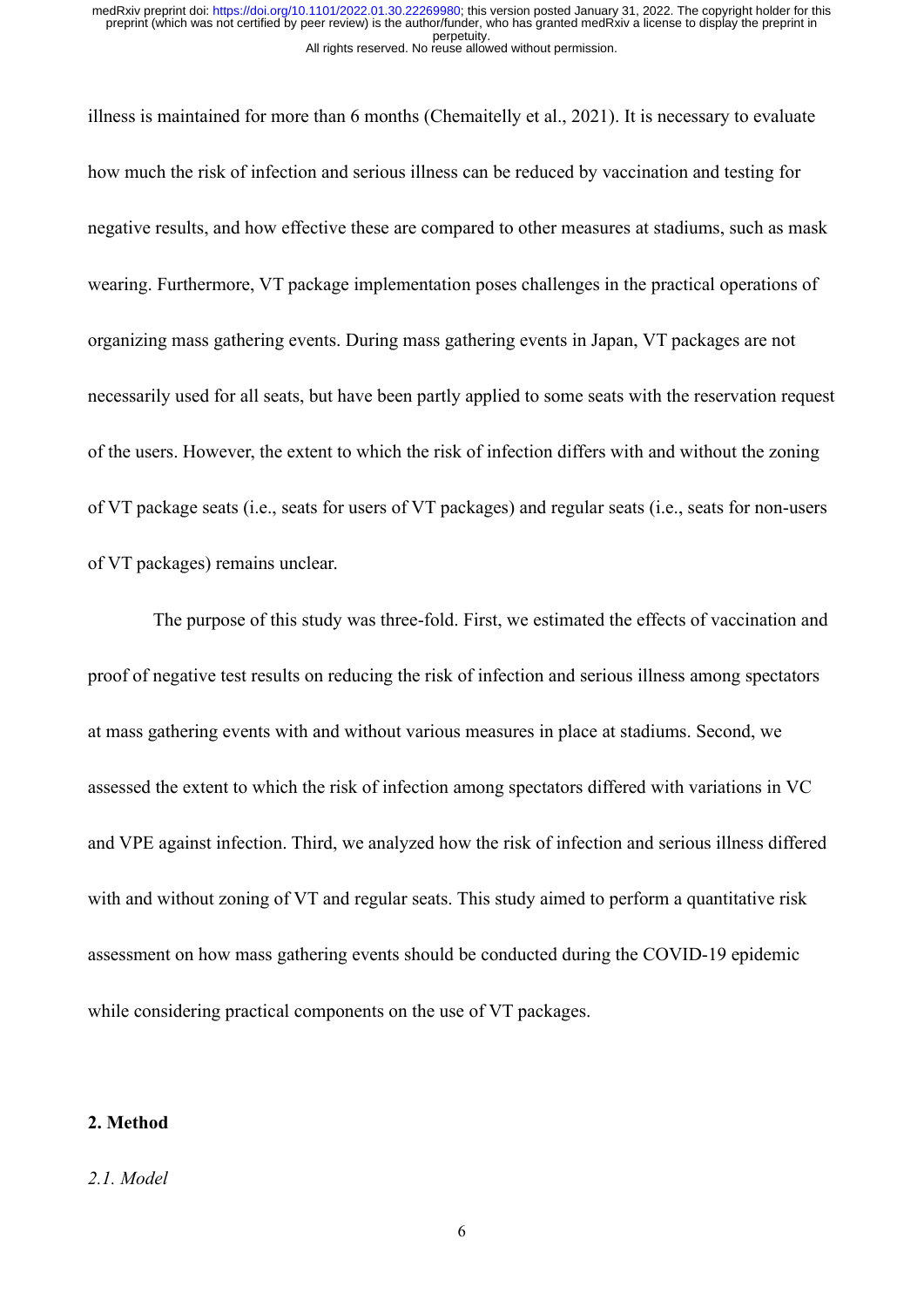In this study, we used a modified environmental exposure model (Murakami et al., 2021a; Yasutaka et al., 2021). In the model, the amount of exposure through four routes (direct droplet spray, direct inhalation of inspirable particles, hand contact, and inhalation of respirable particles) and the corresponding risk of infection were estimated after considering factors such as the amount of virus emitted by infectors, changes in virus concentrations in the environment, and surface transfer. Furthermore, it evaluated and quantitatively assessed various measures for the reduction in the amount of virus at stadiums, such as mask wearing, ventilation, and disinfection. The proportion of asymptomatic infectors of COVID-19 among spectators entering the stadium was considered an experimental condition in the previously mentioned model. The environmental dynamics of the virus were calculated for the stadium, which was divided into two areas: the stands and other locations (concourse, restrooms, and concession areas). The parameters for estimating environmental virus concentration and exposure included the frequency and saliva volume of talking, coughing, and sneezing; virus concentration in saliva; viral viability ratio; air exchange rate; inactivation rate; surface contact frequency; and transfer rate by contact. The parameters of the dose-response relationships were based on a previous study  $(k = 410)$  that examined the number of different doses in mice and the risk of severe acute respiratory syndrome coronavirus (SARS-CoV) infection (Watanabe et al., 2010), which was similar to the parameter value for SARS-CoV-2 ( $k =$ 530 at airborne particle contribution levels of 0.5) obtained from limited experiments on ferrets as well as estimates of human exposure (Zhang and Wang, 2021).

Measures included wearing unwoven masks to reduce virus emission and frequency of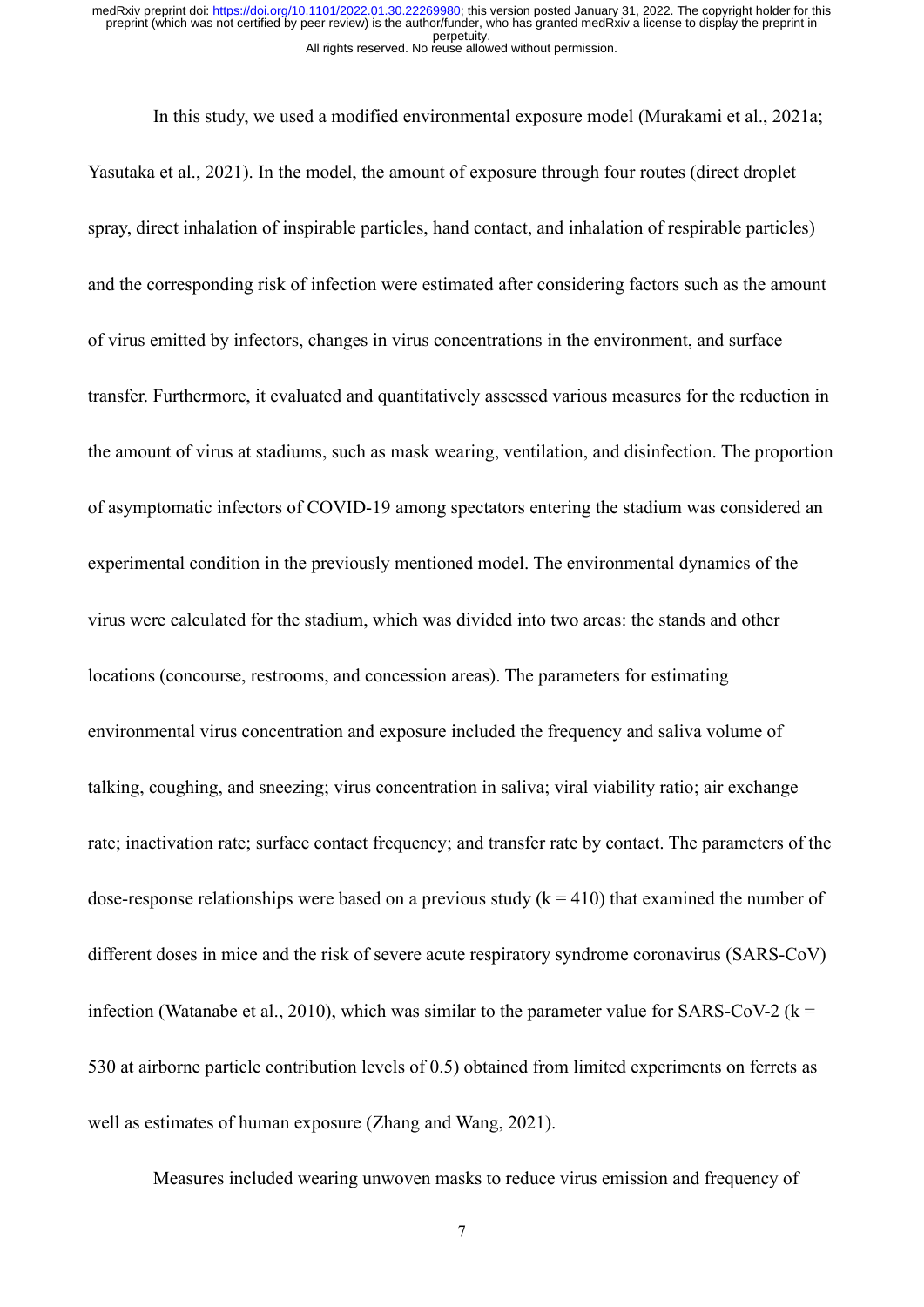contact with the face, ventilation to reduce airborne virus concentrations, physical distancing at entry and exit, disinfection to inactivate viruses on environmental surfaces, hand washing to inactivate and remove viruses from fingers, and wearing headwear to protect against contact with hair. In the scenario with measures in place, it was assumed that all measures were taken together.

There were five categories of spectators: (1) individuals who accompanied the infector, (2) persons sitting immediately in front of the infector in the stands, (3) persons exposed in restrooms after use by the infector, (4) persons exposed in concession areas after use by the infector, and (5) others.

The modifications from the previous model (Murakami et al., 2021a) have been described in a previous report (Yasutaka et al., 2021) and are as follows: The time spent in the stands was set to 3 h (1 h before the game and 2 h during the game) and the time spent in the concourse (for entry), restrooms, concession areas, and concourse (for exit) was set at 15 min each, for a total time of 4 h (football conditions). The number of spectators and proportion of the capacity used were set at 40,000 people and 100%, respectively. The number of persons accompanying the infector was set at 50% probability of being 2, 35% probability of being 1, and 15% probability of being 0. The probability of the infector talking in the stands per minute was set at 0.3 before the game and 0.2 during the game without measures, while 0.15 and 0.1 were the probabilities set for before and during the game with measures, respectively, under the assumption that the spectators refrained from talking. The probabilities of the infector facing the front, left, and right sides of the stands were set to 0.7, 0.15, and 0.15, respectively. Instead of setting up partitions in the stands, it was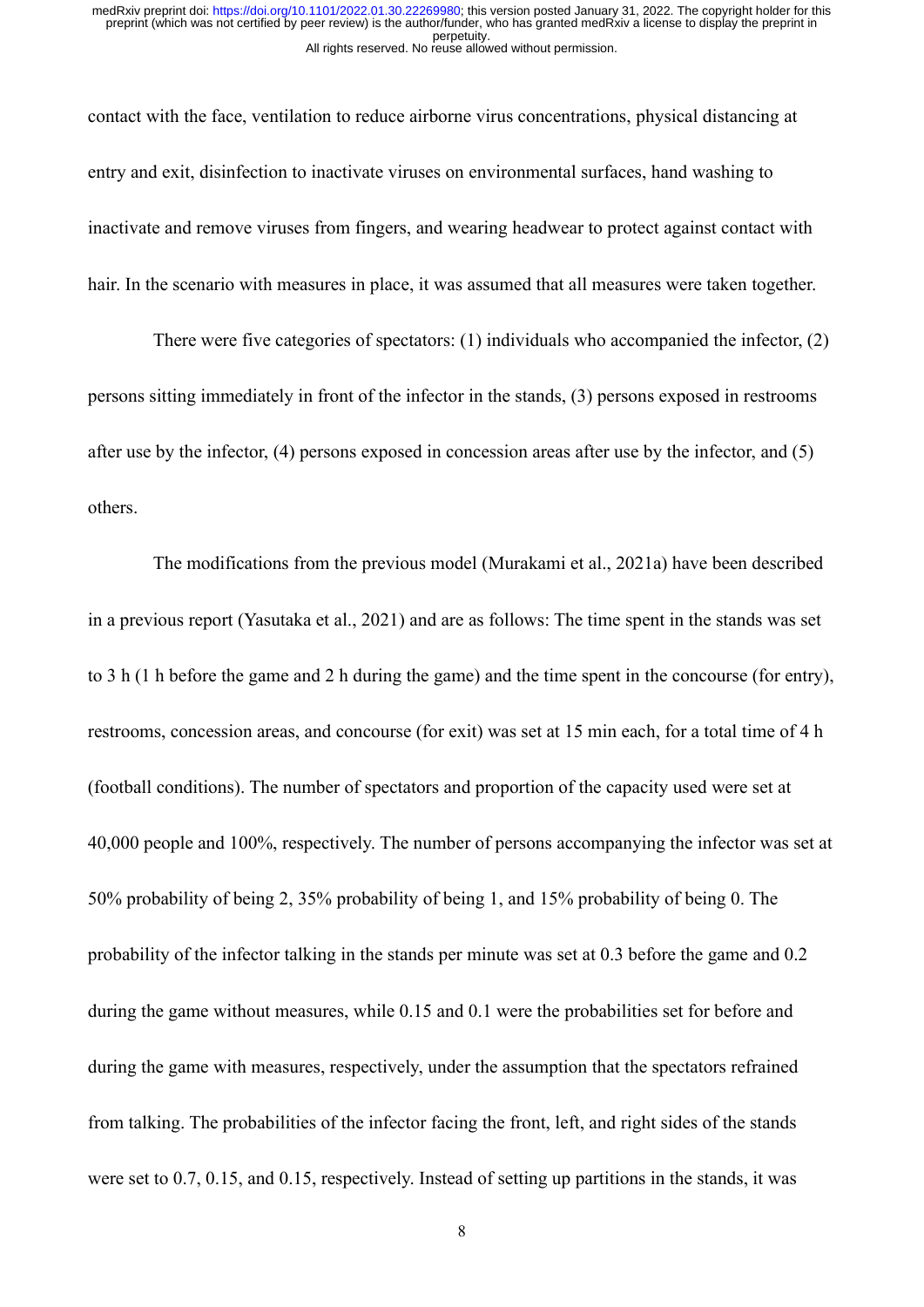assumed that masks would be worn even in the stands.

In addition, we made the following changes from our previous study (Yasutaka et al., 2021). First, the proportion of asymptomatic infectors among spectators entering the stadium was considered an experimental parameter in the previous study, while the daily incidence of new infections among unvaccinated persons  $(I_{uv} [d^{-1}])$  was considered an experimental condition value in this study. Suppose  $P_{uv}$  *ut* and  $P_{v}$  *ut* are the proportions of asymptomatic infectors among unvaccinated and vaccinated spectators without any testing before events, respectively, and that they can be calculated on the basis of *Iuv* as in eqs. 1–4.

$$
I_{\nu} = I_{\nu\nu} \times (1 - VPE_{\nu\eta} \tag{eq.1}
$$

$$
P_{uv_{-}ut} = I_{uv} \times \{T_1 \times (1 - Rate_{asymp}) + (T_1 + T_2) \times Rate_{asymp}\}
$$
 (eq. 2)

$$
P_{v_{-}ut} = I_v \times \{T_1 \times (1 - Rate_{asymp}) + (T_1 + T_2) \times Rate_{asymp}\}
$$
 (eq. 3)

$$
P_{o_{-}ut} = P_{uv_{-}ut} \times (1 - VC) + P_{v_{-}ut} \times VC \tag{eq. 4}
$$

where  $I_v$  is the daily incidence of new infections among vaccinated persons  $[d^{-1}]$ ,  $VPE_{inf}$  is the VPE against the risk of infection,  $T_I$  is the number of days between infectivity onset and symptom onset [d], *T<sup>2</sup>* is the number of days between symptom onset and loss of infectivity [d], *Rateasymp* is the ratio of the number of asymptomatic infected individuals to the number of all infected individuals,  $P_{\alpha}$ <sub>ut</sub> is the proportion of asymptomatic infectors among all spectators without any testing before events, and *VC* is the vaccination coverage.

We set the number of days between exposure and infectivity onsets  $(T_0)$ ,  $T_1$ , and  $T_2$  to 3, 2, and 7 days, respectively (He et al., 2020b). The total number of days of infectivity  $(T_1 + T_2)$  was the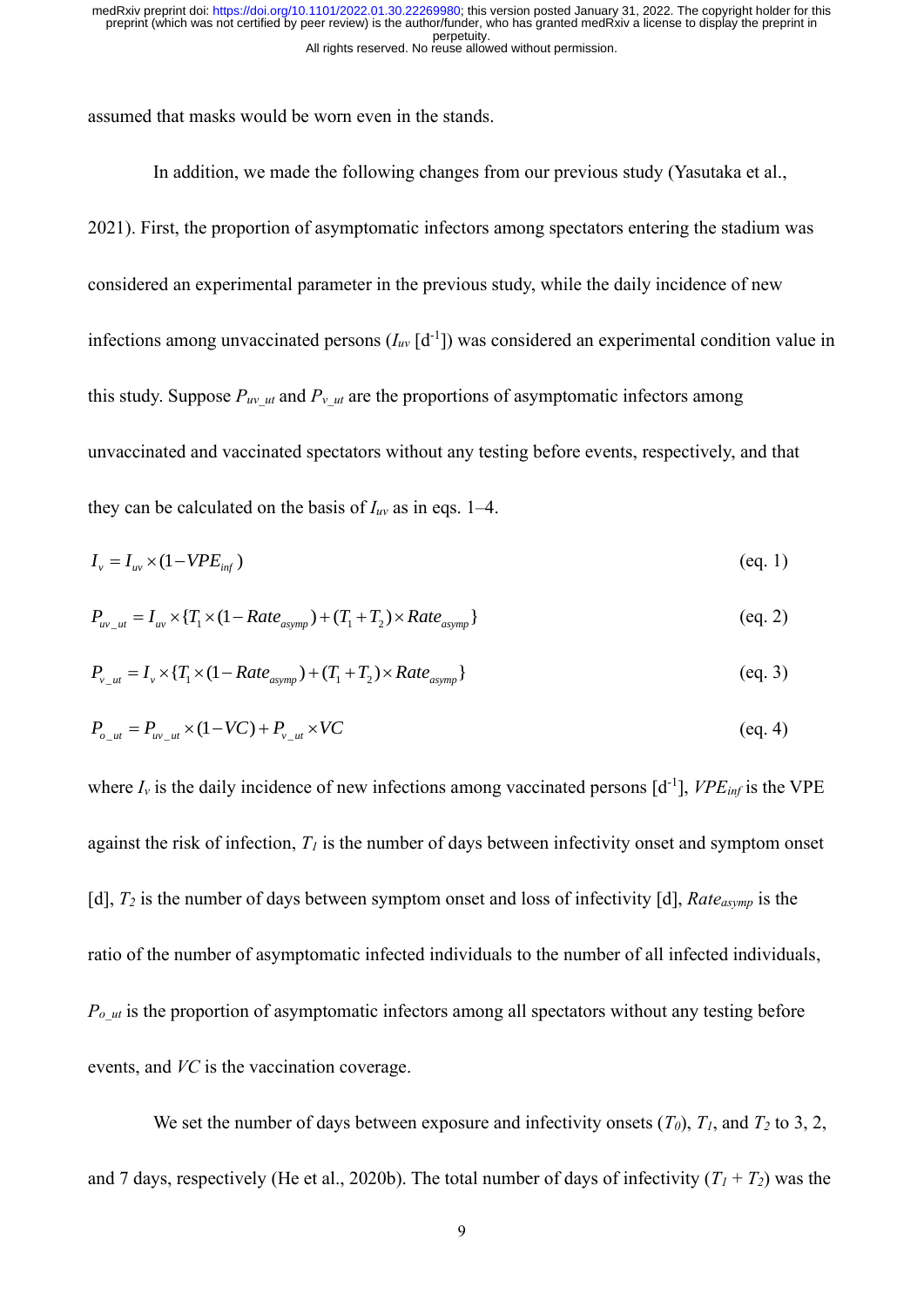same (9 days), regardless of whether the individual was asymptomatic or symptomatic. *Rateasymp* was set as an arithmetic mean of 0.460 and standard deviation of 0.141(He et al., 2020a) and followed a normal distribution left- and right-censored with 0 and 1, respectively.

The proportion of asymptomatic infectors among unvaccinated spectators who tested negative with polymerase chain reaction (PCR) testing 3 days prior to the event  $(P_{uv~per})$  was calculated as follows: First, the proportion of asymptomatic infectors or non-infectors among unvaccinated persons who had negative PCR results 3 days prior to the event was estimated as in eqs. 5–7. The subscript *i* indicates the number of days between exposure and the PCR test.

$$
R_{uv\_inf\_per-nega\_i} = I_{uv} \times (1 - Sn_{per\_i})
$$
 (eq. 5)

$$
R_{uv\_inf\_pcr-nega\_i} = I_{uv} \times Rate_{asymp} \times (1 - Sn_{pc\_i}) \qquad (i = 6-12)
$$
 (eq. 6)

$$
R_{uv\_inf\_per-nega\_i} = I_{uv} \times Rate_{asymp} \times (1 - Sn_{per\_i}) \qquad (i = 6-12)
$$
\n
$$
R_{uv\_non-inf\_per-nega} = \{1 - (I_{uv} \times (T_0 + T_1) + I_{uv} \times Rate_{asymp} \times T_2)\} \times Sp_{per} \qquad (eq. 7)
$$

where  $R_{uv~inf\,per\text{neg}a}$  is the proportion of asymptomatic infectors<sub>i</sub> among unvaccinated persons who had negative PCR results 3 days prior to the event,  $R_{uv\_non-inf\_per-nega}$  is the proportion of noninfectors among unvaccinated persons who had negative PCR results 3 days prior to the event, and *Sn<sub>pcr</sub>* and *Sp<sub>pcr</sub>* are the sensitivity and specificity of the PCR test, respectively. The *Sn<sub>pcr</sub> i* was as follows (Kucirka et al., 2020):  $i = 1-3$ ,  $1-Sp_{\text{per}}$ ;  $i = 4, 0.33$ ;  $i = 5, 0.62$ ;  $i = 6-12$ : 0.8. The *Sp<sub>pcr</sub>* value was 0.999.

The proportion of asymptomatic infectors among unvaccinated spectators with negative PCR results was then calculated as shown in eqs. 8–11.

$$
R_{uv\_inf\_pcr-nega\_event\_i} = R_{uv\_inf\_pcr-nega\_i}
$$
 (*i* = 1, 2, and 6–9) (eq. 8)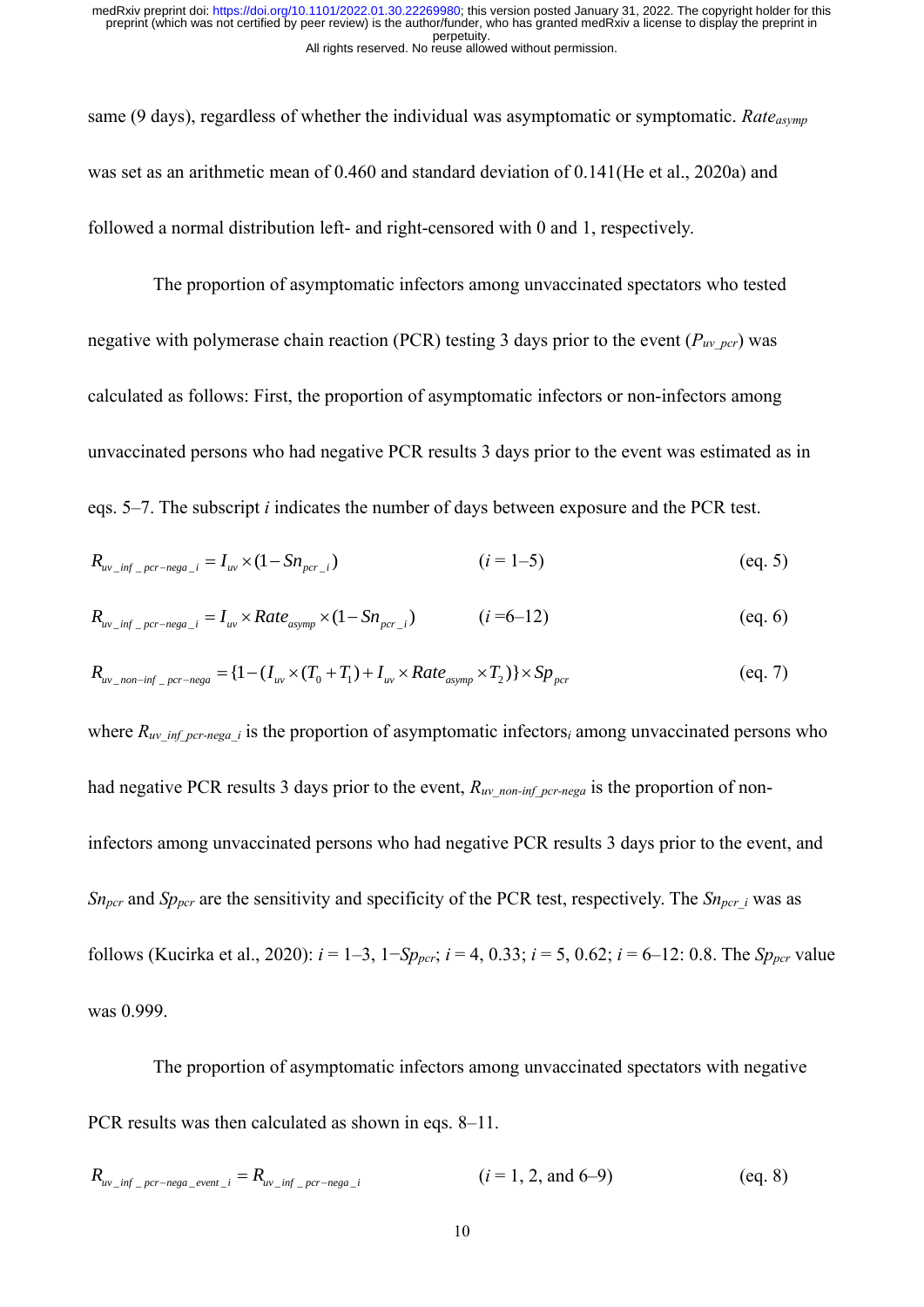All rights reserved. No reuse allowed without permission.

$$
R_{uv\_inf\_pcr-nega\_event\_i} = R_{uv\_inf\_pcr-nega\_i} \times Rate_{asymp} \qquad (i = 3-5)
$$
 (eq. 9)

$$
R_{uv\_inf\_pcr-nega\_event\_i} = R_{uv\_inf\_pcr-nega\_i} \times Rule_{asymp} \qquad (t-5-5)
$$
\n
$$
R_{uv\_non-inf\_pcr-nega\_event} = R_{uv\_non-inf\_pcr-nega} + \sum_{i=1}^{12} R_{uv\_inf\_pcr-nega\_i} \qquad (eq. 10)
$$
\n
$$
P_{uv\_pcr} = \sum_{i=1}^{9} R_{uv\_inf\_pcr-nega\_event\_i} \div (R_{uv\_non-inf\_pcr-nega\_event} + \sum_{i=1}^{9} R_{uv\_inf\_pcr-nega\_event\_i}) \qquad (eq. 11)
$$

$$
R_{uv\_inf\_pcr-nega\_event\_i} = R_{uv\_inf\_pcr-nega\_i} \times Rate_{asymp} \qquad (i = 3-5)
$$
\n
$$
R_{uv\_non-inf\_pcr-nega\_event} = R_{uv\_non-inf\_pcr-nega} + \sum_{i=1}^{12} R_{uv\_inf\_pcr-nega\_i} \qquad (eq. 10)
$$
\n
$$
P_{uv\_pcr} = \sum_{i=1}^{9} R_{uv\_inf\_pcr-nega\_event\_i} \div (R_{uv\_non-inf\_pcr-nega\_event} + \sum_{i=1}^{9} R_{uv\_inf\_pcr-nega\_event\_i}) \qquad (eq. 11)
$$

where  $R_{uv\inf\text{per}}$  *event* is the proportion of asymptomatic infectors<sub>i</sub> at the time of the event among unvaccinated persons who had negative PCR test results, and  $R_{uv\_non-inf\_per\_event}$  is the proportion of non-infectors at the time of event among unvaccinated persons who had negative PCR test results.

Similarly, the proportion of asymptomatic infectors among unvaccinated spectators who tested negative on the qualitative antigen test on the day of the event  $(P_{uv\text{ ant}})$  was calculated using eqs. 12–15.

$$
R_{uv\_inf\_ant-nega\_j} = I_{uv} \times (1 - Sn_{ant\_j})
$$
 (eq. 12)

$$
R_{uv\_inf\_ant-nega\_j} = I_{uv} \times Rate_{asymp} \times (1 - Sn_{ant\_j}) \qquad (j = 6-12)
$$
 (eq. 13)

$$
R_{uv\_inf\_ant-nega\_j} = I_{uv} \times Rate_{asymp} \times (1 - Sn_{ant\_j}) \qquad (j = 6 - 12)
$$
\n
$$
R_{uv\_non-inf\_ant-nega} = \{1 - (I_{uv} \times (T_0 + T_1) + I_{uv} \times Rate_{asymp} \times T_2)\} \times Sp_{ant} \qquad (eq. 14)
$$

$$
R_{uv\_non-inf\_ant-nega} = \{1 - (I_{uv} \times (T_0 + T_1) + I_{uv} \times Rate_{asymp} \times T_2)\} \times Sp_{ant}
$$
\n
$$
P_{uv\_ant} = \sum_{j=4}^{12} R_{uv\_inf\_ant-nega\_j} \div (R_{uv\_non-inf\_ant-nega} + \sum_{j=1}^{12} R_{uv\_inf\_ant-nega\_j})
$$
\n
$$
(eq. 15)
$$

 $R_{w\_diff\_error\_energy\_error} = R_{w\_inf\_pvr\_energy\_i} \times Rate_{asymp}$ <br>  $R_{w\_gav\_inf\_error\_energy\_error} = R_{w\_ing\_error\_avg} + \sum_{i=10}^{12} R_{w\_inf}}$ <br>  $P_{w\_gav} = \sum_{i=1}^{12} R_{w\_inf\_gcv\_avg} = \sum_{i=10}^{12} R_{w\_inf\_gcv\_avg}$ <br>
where  $R_{w\_inf\_gcv\_avg}$  *i* is the proportion of asymptom<br>
unvaccinated persons w where  $R_{uv~inf}$  ant-nega<sub>j</sub> is the proportion of unvaccinated, asymptomatic infectors<sub>j</sub> who had negative qualitative antigen test results on the day of the event,  $R_{uv\_non-int\_ant-nega}$  is the proportion of unvaccinated, non-infectors who had negative qualitative antigen test results on the day of the event, *Snant* and *Spant* are the sensitivity and specificity of the qualitative antigen test, respectively, and *j* is the number of days between exposure and the qualitative antigen test.

The *Sn<sub>ant</sub> j* and *Sp<sub>ant</sub>* were set as in eqs. 16-18 (Prince-Guerra et al., 2021).

$$
Sn_{ant} = 1 - Sp_{ant} \t\t (j = 1-3)
$$
 (eq. 16)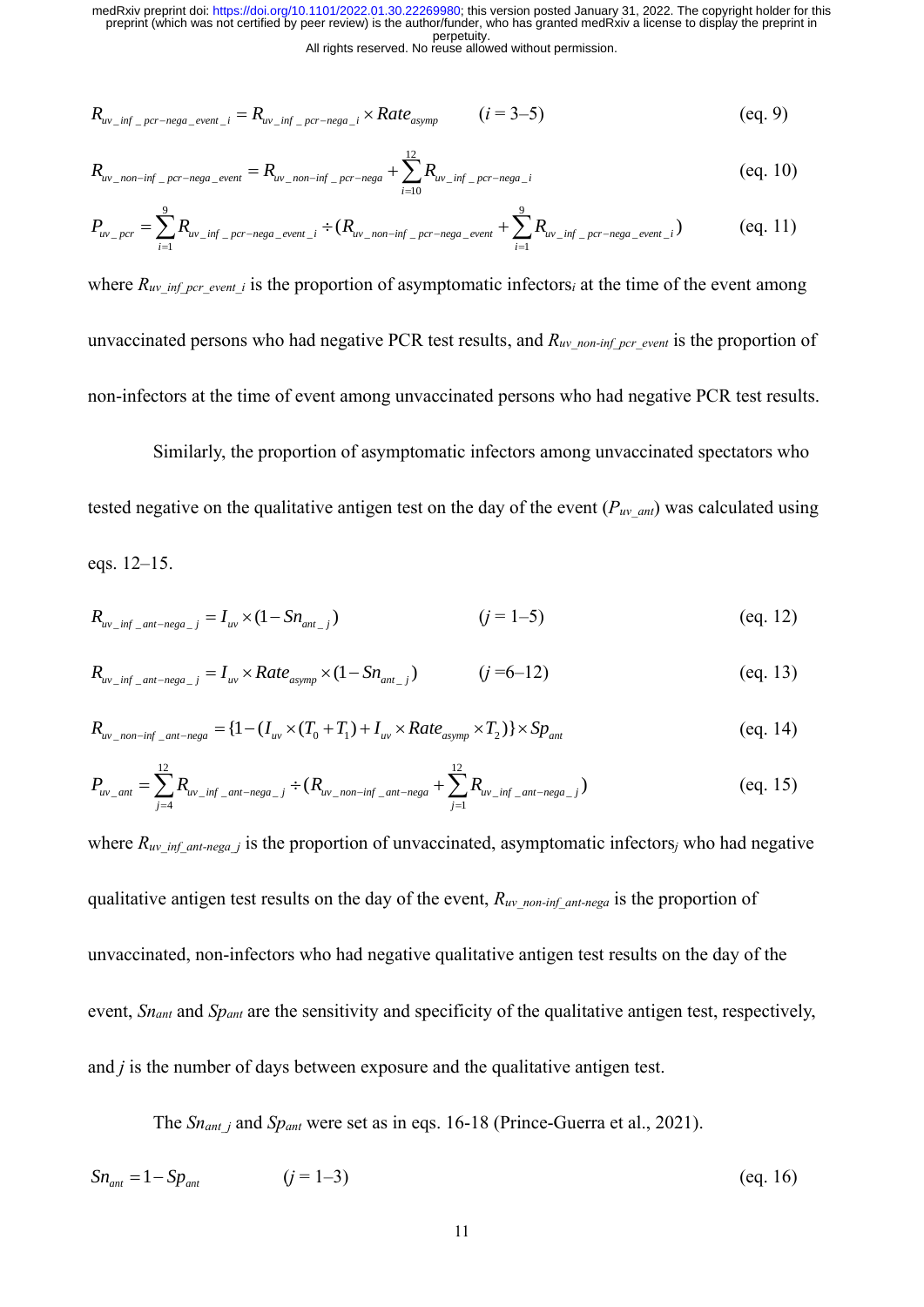$$
Sn_{\text{ant}} = 0.35 \times Sn_{\text{per}} \qquad (j = 4-12) \tag{eq.17}
$$

$$
Sp_{ant} = 0.998 \times Sp_{per} \tag{eq. 18}
$$

The proportion of vaccinated, asymptomatic infectors who tested negative with qualitative antigen testing on the day of the event  $(P_{v,ant})$  was calculated by replacing  $I_{uv}$  with  $I_v$  in the above equations.

 $Sn_{am} = 0.35 \times Sn_{p,cr}$  ( $j = 4 \text{ } 12$ )<br>  $Sp_{am} = 0.998 \times Sp_{p,cr}$ <br>
The proportion of vaccinated, asymptomat<br>
antigen testing on the day of the event ( $P_{v,am}$ ) was equations.<br>
In this study,  $I_{av}$  was set to  $10^{-4}$ . The prima In this study,  $I_{uv}$  was set to  $10^{-4}$ . The primary vaccines in Japan are the BNT162b2 vaccine (Pfizer-BioNTech) and mRNA-1273 (Moderna). An epidemiological study of COVID-19 cases between vaccinated and unvaccinated persons in Qatar showed that VPE against infection after the second dose of the BNT162b2 vaccine under the dominance of beta or delta variants was 70–78% within 3 months, 52% at 4 months, and 17-23% at 5-6 months, while VPE against severe, critical, or fatal cases of COVID-19 was reported to be maintained at  $\geq 84\%$  between 1 and 6 months (Chemaitelly et al., 2021). In addition, during the period when B.1.1.7 (alpha) or delta variants were predominant, VPE against infection with the mRNA-1273 vaccine was slightly higher than the BNT162b2 vaccine, while VPE against serious illness was similar between the two vaccines (Puranik et al., 2021). For the omicron variant, the VPE against symptomatic infections of the mRNA-1273 or BNT162b2 vaccines has ranged between 50–60% at 2–9 weeks after the second vaccination, 20–30% at 10–19 weeks, and 60–80% at 1–9 weeks after the third vaccination (UK Health Security Agency, 2021). The report also found that vaccination was more effective in preventing hospitalization. Therefore, in this study, the *VPEinf* was set at 50% (corresponding to 4 months for beta or delta variants or 1–2 months for the omicron variant after the second dose of the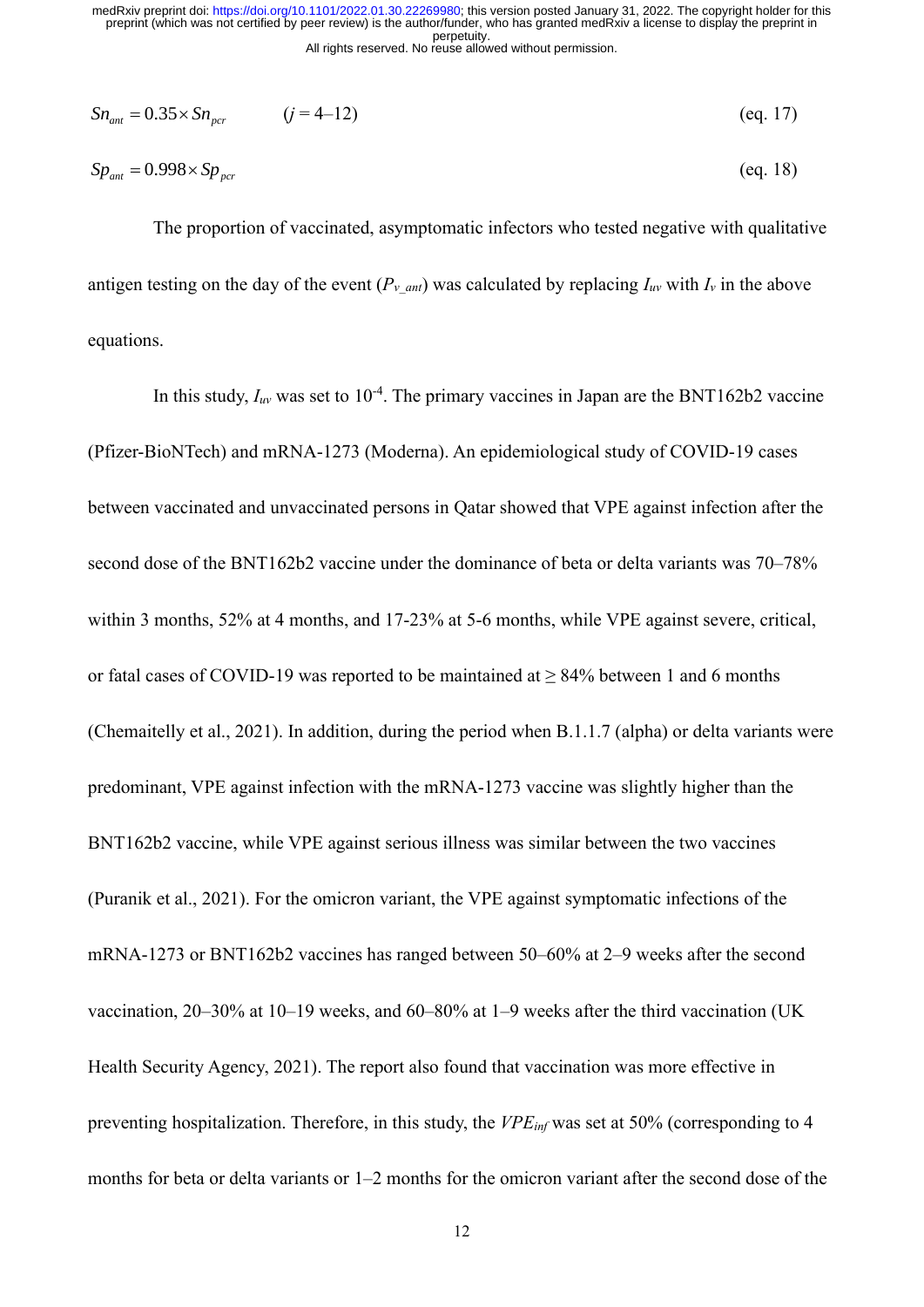vaccine), and the VPE against serious illness (*VPEserious*) was set at 80%. However, in Experiment B (see Section 2.2.), which aimed to evaluate the risk of infection and serious illness due to variations in *VPEinf*, we also analyzed the results under the condition that *VPEinf* was 20% (corresponding to 5–6 months for beta or delta variants or 3–4 months for omicron variant after the second dose) or 80% (corresponding to 1–3 months for beta or delta variants after the second dose).

Second, the risk of infection to the spectators due to participation in mass gathering events was calculated as in eqs. 19–21, considering the *VPEinf*.

$$
InfectionRisk_{uv} = InfectionRisk_{previous}
$$
 (eq. 19)

$$
InfectionRisk_{v} = InfectionRisk_{previous} \times (1 - VPE_{inf})
$$
 (eq. 20)

$$
InfectionRisk_v = InfectionRisk_{previous} \times (1 - VPE_{inf})
$$
\n
$$
(eq. 20)
$$
\n
$$
InfectionRisk_{overall} = InfectionRisk_w \times (1 - VC) + InfectionRisk_v \times VC
$$
\n
$$
(eq. 21)
$$

*InfectionRiskuv, InfectionRiskv,* and *InfectionRiskoverall* are risks of infection among unvaccinated, vaccinated, and all spectators due to participation in the event, respectively. *InfectionRiskprevious* is the risk of infection among spectators due to participation in the event in the dose-response model in previous studies (Murakami et al., 2021a; Yasutaka et al., 2021).

Third, in this study, in addition to the risk of infection, the risk of serious illness (i.e., cases of death or intensive care unit or ventilator treatment) was assessed as in eqs. 22–24.

*Series* 
$$
Series_{uv} = InfectionRisk_{previous} \times SR
$$
 (eq. 22)

$$
SeriousRiskw = InfectionRiskprevious × SR × (1 - VPEseries)
$$
\n
$$
(eq. 23)
$$

$$
ServousRISK_v = InjectionRISK_{previous} \times SK \times (1 - VPE_{serious})
$$
\n
$$
(eq. 23)
$$
\n
$$
ServousRisk_{overall} = SeriousRisk_w \times (1 - VC) + SeriousRisk_v \times VC
$$
\n
$$
(eq. 24)
$$

*SeriousRiskuv*, *SeriousRiskv*, and *SeriousRiskoverall* are risks of serious illness among unvaccinated,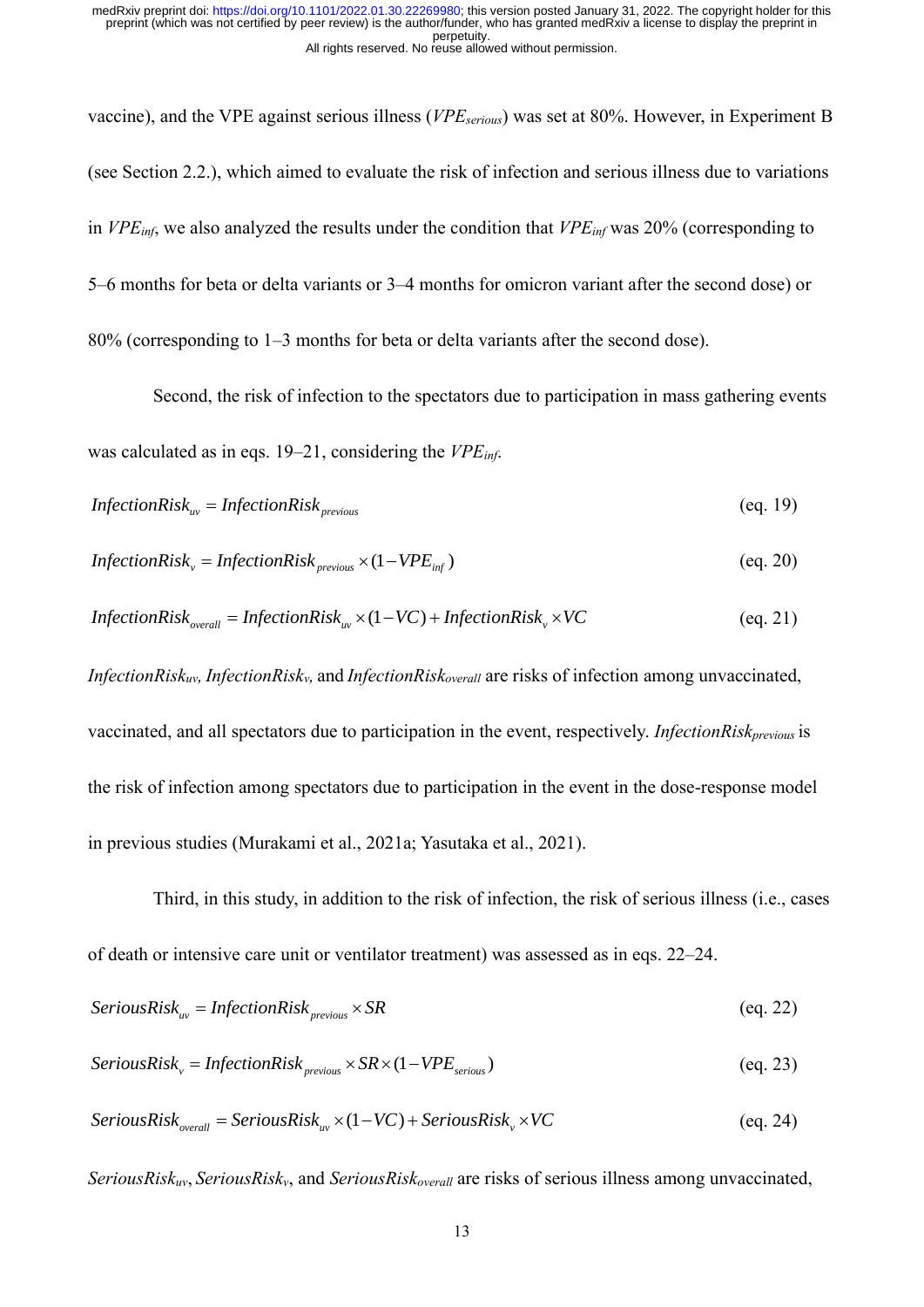vaccinated, and overall spectators due to participation in the event, respectively. SR is the ratio of serious illness cases to the total number of infections (0.02) (Ministry of Health Labour and Welfare, 2021).

Fourth, regarding the effectiveness of unwoven masks, previous studies (Murakami et al., 2021a; Yasutaka et al., 2021) assumed that they could eliminate large particles of 95% (> 10 μm) but not small particles (< 10 μm). However, based on recent scientific findings, we assumed that small particles of 70% could be removed in this study (Ueki et al., 2020).

Fifth, to account for changes in infection risk due to the emergence of mutant variants, a sensitivity analysis was also performed under conditions where arithmetic means and standard deviations of the virus concentrations in saliva were increased by a factor of 10, 100, or 1000.

## *2.2. Experimental conditions*

In this study, we analyzed the following three experiments A-C.

Experiment A was designed to compare the effectiveness of vaccinations, testing, and measures at stadiums in reducing the risk of infection and serious illness among spectators. Spectators were divided into the following 10 conditions: (1) unvaccinated, no testing, no measures; (2) unvaccinated, PCR test 3 days prior to the event, no measures; (3) unvaccinated, qualitative antigen test on the day of the event, no measures; (4) vaccinated, no testing, no measures; (5) vaccinated, qualitative antigen test on day of the event, no measures; (6) unvaccinated, no testing, with measures; (7) unvaccinated, PCR test 3 days prior to the event, with measures; (8)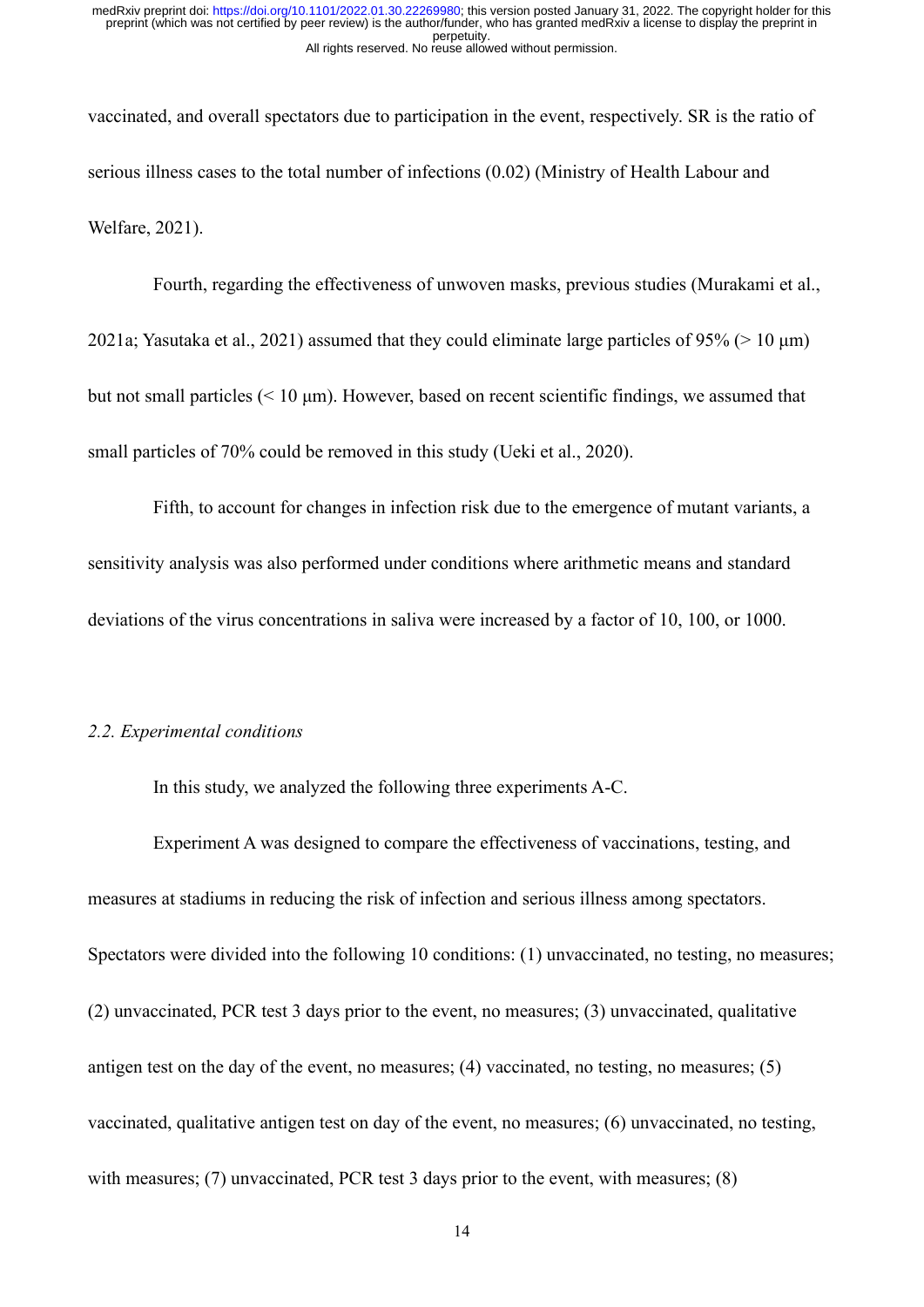unvaccinated, qualitative antigen test on the day of the event, with measures; (9) vaccinated, no testing, with measures; (10) vaccinated, qualitative antigen test on the day of the event, with measures.

Experiment B was conducted to determine how differences in *VPEinf* led to differences in the risk of infection and serious illness under different *VCs*. The risk of infection and serious illness was estimated under the following conditions: *VPEinf* was set at 20%, 50%, and 80%; *VC* was set at 0%, 10%, 20%, 30%, 40%, 50%, 60%, 70%, 80%, 90%, and 100%. We considered the condition that spectators were not tested and measures were taken. The conditions of *VC* of 0% or 100% and *VPEinf* of 50% were the same as those in Experiment A. The VC in Japan was 78% as of December 11, 2021 (Our World in Data, 2021).

Experiment C was conducted to compare the differences in the number of newly infected individuals and those with serious illness with and without zoning. With zoning, both VT seats and regular seats had 20,000 spectators, and the number of spectators without zoning was 40,000. All spectators in VT seats were assumed to be vaccinated without testing. An on-site investigation of professional sports in Japan reported that the majority of people in VT seats (98.2-99.0% in two baseball events) had proof of vaccination (Nippon Professional Baseball, 2021). Regular seats were used for spectators without confirmation by the event organizer regarding vaccination status or proof of negative test results, and some of these spectators may have included vaccinated persons.

The conditions without zoning were *VC* of 0%, 10%, 20%, 30%, 40%, 50%, 60%, 70%, 80%, 90%, and 100% (same as Experiment B). The zoning conditions were *VC* of 50% (100% for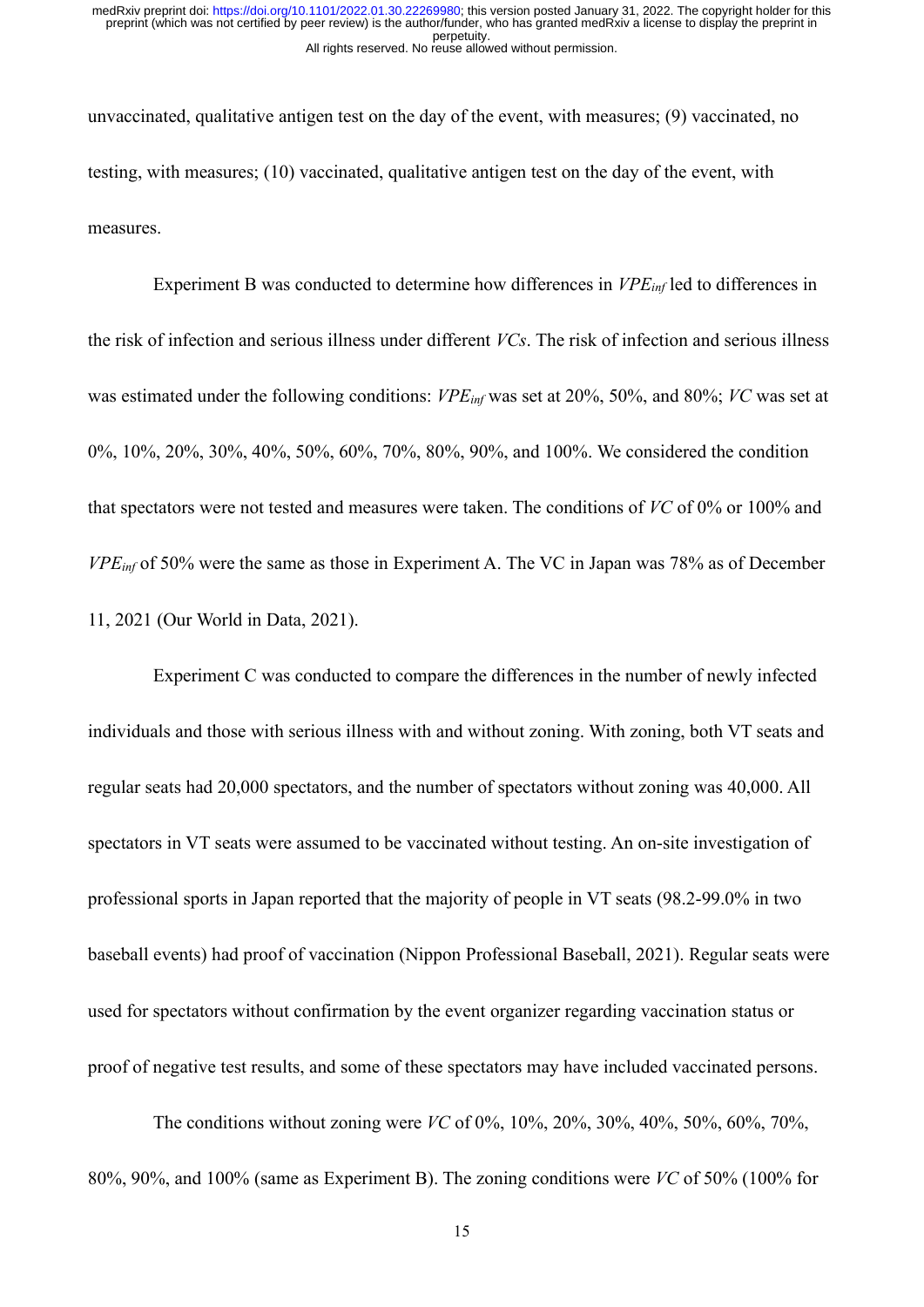VT seats and 0% for regular seats), 60% (100% for VT seats and 20% for regular seats), 70% (100% for VT seats and 40% for regular seats), 80% (100% for VT seats and 60% for regular seats), and 90% (100% for VT seats and 80% for regular seats).

Furthermore, in a sensitivity analysis to account for differences in seat ratios, the zoning conditions in which the number of spectators for VT package seats and regular seats were changed as follows: VT package seats of 4,000 + regular seats of 36,000 (*VC* of 10%), 8,000 + 32,000  $(20\%)$ ,  $12,000 + 28.000 (30\%)$ ,  $16,000 + 24,000 (40\%)$ ,  $24,000 + 16,000 (60\%)$ ,  $28,000 + 12,000$ (70%), 32,000 + 8,000 (80%), and 36,000 + 4,000 (90 %). Here, the *VC* for regular seats was set to 0%.

The number of newly infected individuals or those with serious illness with zoning in place was considered as the sum of those in the simulations, when the environmental exposure models were run separately for VT seats only and regular seats only.

We ran 10,000 Monte Carlo simulations for each scenario.

#### *2.3. Uncertainties and interpretive notes*

There were some uncertainties and interpretive notes in this study. Some have been described in detail in previous reports (Murakami et al., 2021a; Yasutaka et al., 2021). First, the parameters were set based on the knowledge currently available, and the validity of the model results was verified based on case studies of Japanese professional baseball and football events in the fiscal year 2020 (Yasutaka et al., 2021). However, some factors may not be accounted for, such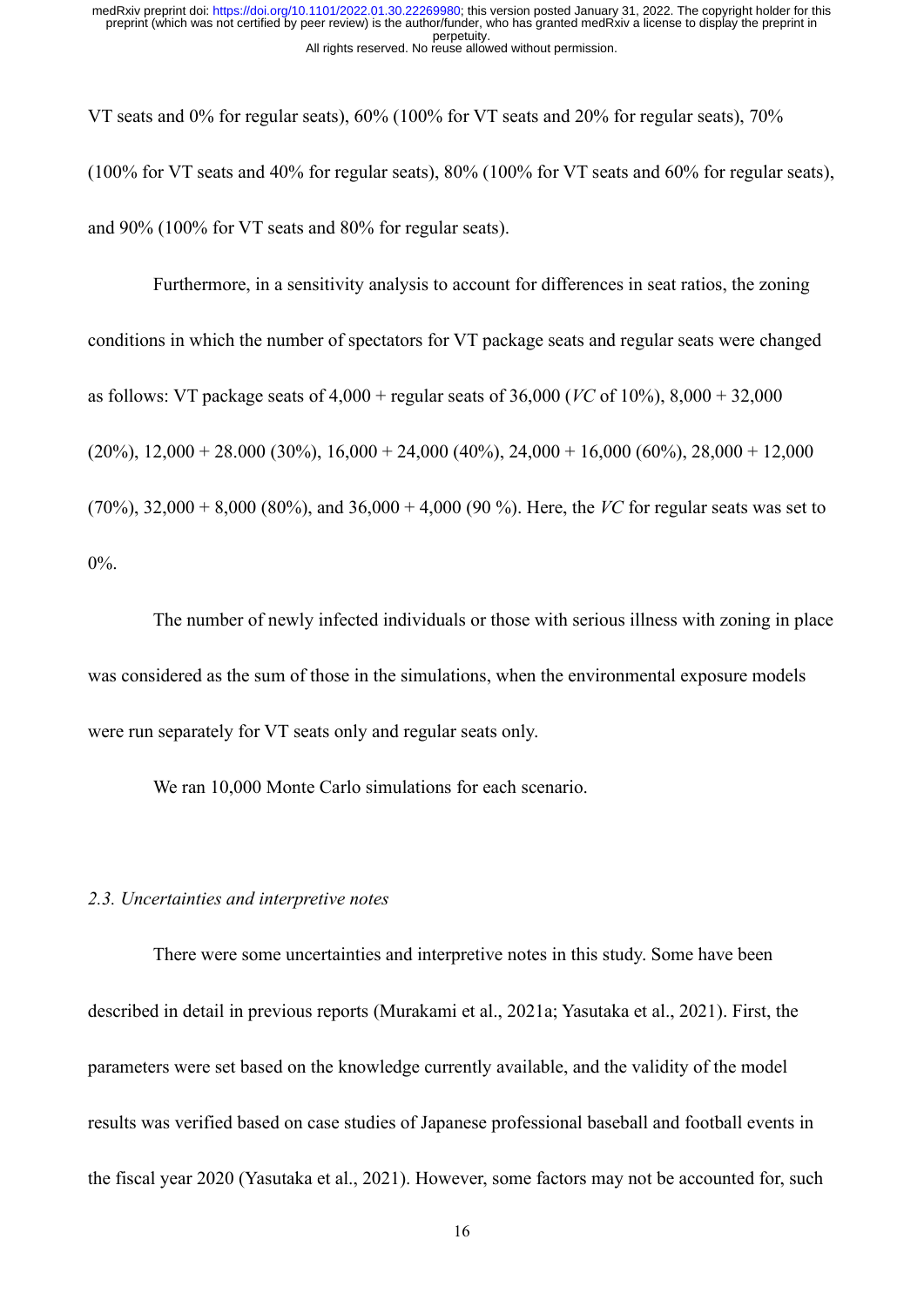as differences in the loudness of voice and the inactivation of the virus on finger and hair surfaces. Second, we assumed viral emissions and exposures from talking, coughing, and sneezing in the concourse, restrooms, concession areas, and stands, but we did not cover infection risk assessment outside of the scenarios we set up, such as group conversations associated with eating and drinking in the concourse. Similarly, the risk of infection associated with the movement of people, eating, and drinking outside the stadium was not assessed.

The VPE used in this study was based on data from individuals vaccinated with the BNT162b2 vaccines in Qatar during periods when beta and delta variants were prevalent (Chemaitelly et al., 2021). Because this previous study was not conducted in a randomized control trial design, infection control behaviors might differ between vaccinated and unvaccinated individuals, which could underestimate VPE and overestimate the risk of infection and serious illness.

SR was set at 0.02 based on values for Japan as a whole, but it is known that SR is higher among the elderly (Ministry of Health Labour and Welfare, 2021). If spectators attending mass gathering events have a higher proportion of young people than in Japan as a whole, the risk of serious illness may be overestimated.

Furthermore, there are uncertainties in this study that have not previously been reported in the estimation of the number of newly infected individuals and those with serious illness when VT seats and regular seats are zoned. In this study, environmental exposure model simulations were conducted separately for VT seats and regular seats, but in reality, VT seats and regular seats are not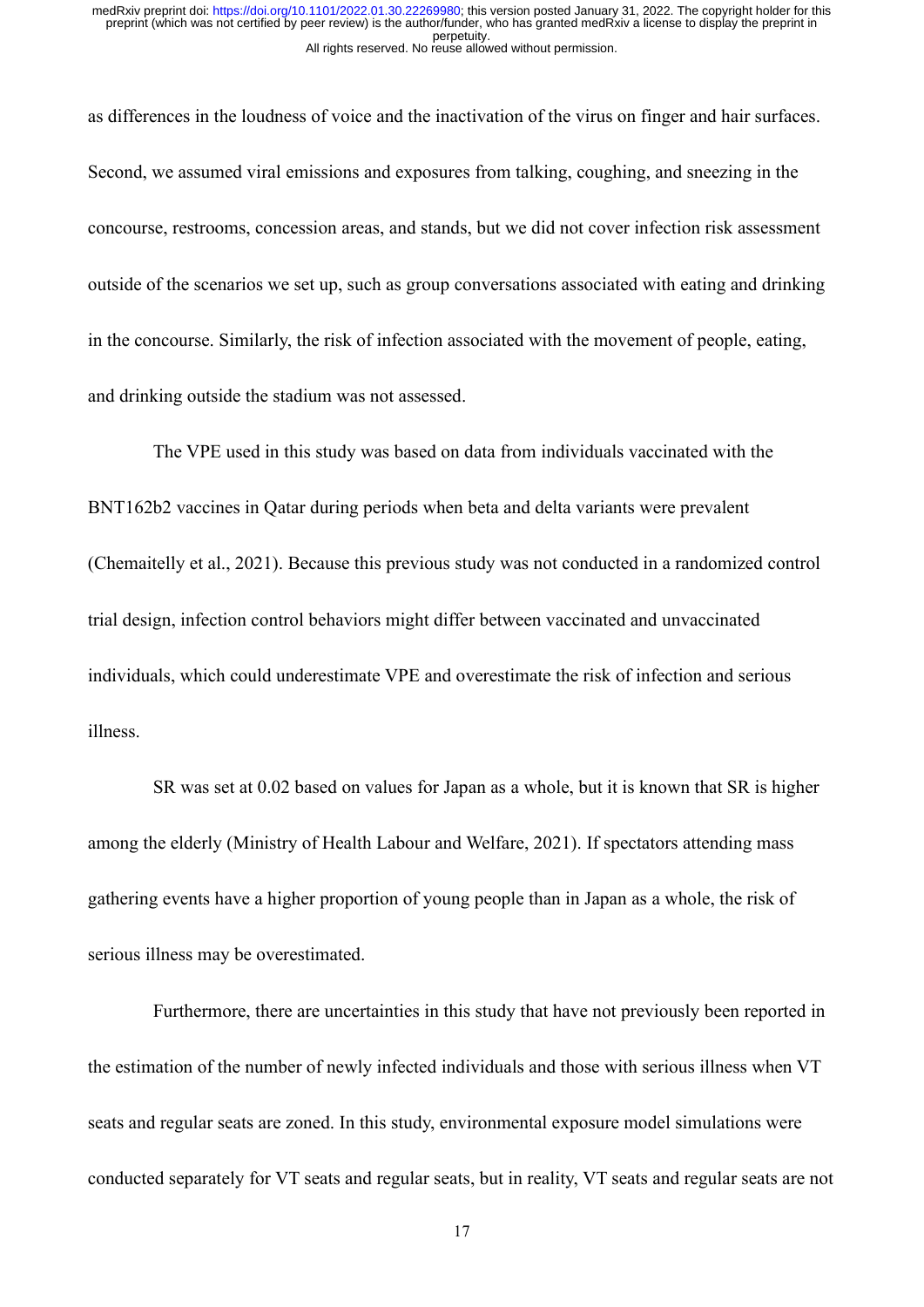in separate stadiums, but in one stadium. When environmental exposure model simulations were performed separately, the virus concentrations in air differed from what would be expected if a single stadium was considered. This caused the differences in the number of newly infected individuals or those with serious illness among the five types of spectators, particularly in the fifth category (i.e., "others"). However, in Experiment C, the number of newly infected individuals or those with serious illness in the fifth category of spectators (i.e., "others") was less than 0.1% the total number of newly infected individuals or those with serious illness. Therefore, the difference found in this analysis was negligible and was not expected to affect the results. In addition, it was assumed that there was no difference in spectator behavior (e.g., mask wearing and cheering) between VT package seats and regular seats. This assumption is valid as on-site surveys conducted from October to November 2021 revealed that there was no difference in spectator behavior between users and non-users of the VT package at mass gathering events, including professional football games (Subcommittee on Novel Coronavirus Disease Control, 2021).

# **3. Results**

*3.1. Risk of infection and serious illness among spectators with and without vaccination, testing, and measures in place (Experiment A)*

Without measures in place at stadiums, the average risk of infection for unvaccinated, nontested spectators was  $5.2 \times 10^{-4}$ , whereas those with PCR tests 3 days prior and qualitative antigen tests on day of the event had an average risk of infection of  $3.2 \times 10^{-4}$  and  $4.0 \times 10^{-4}$ , respectively,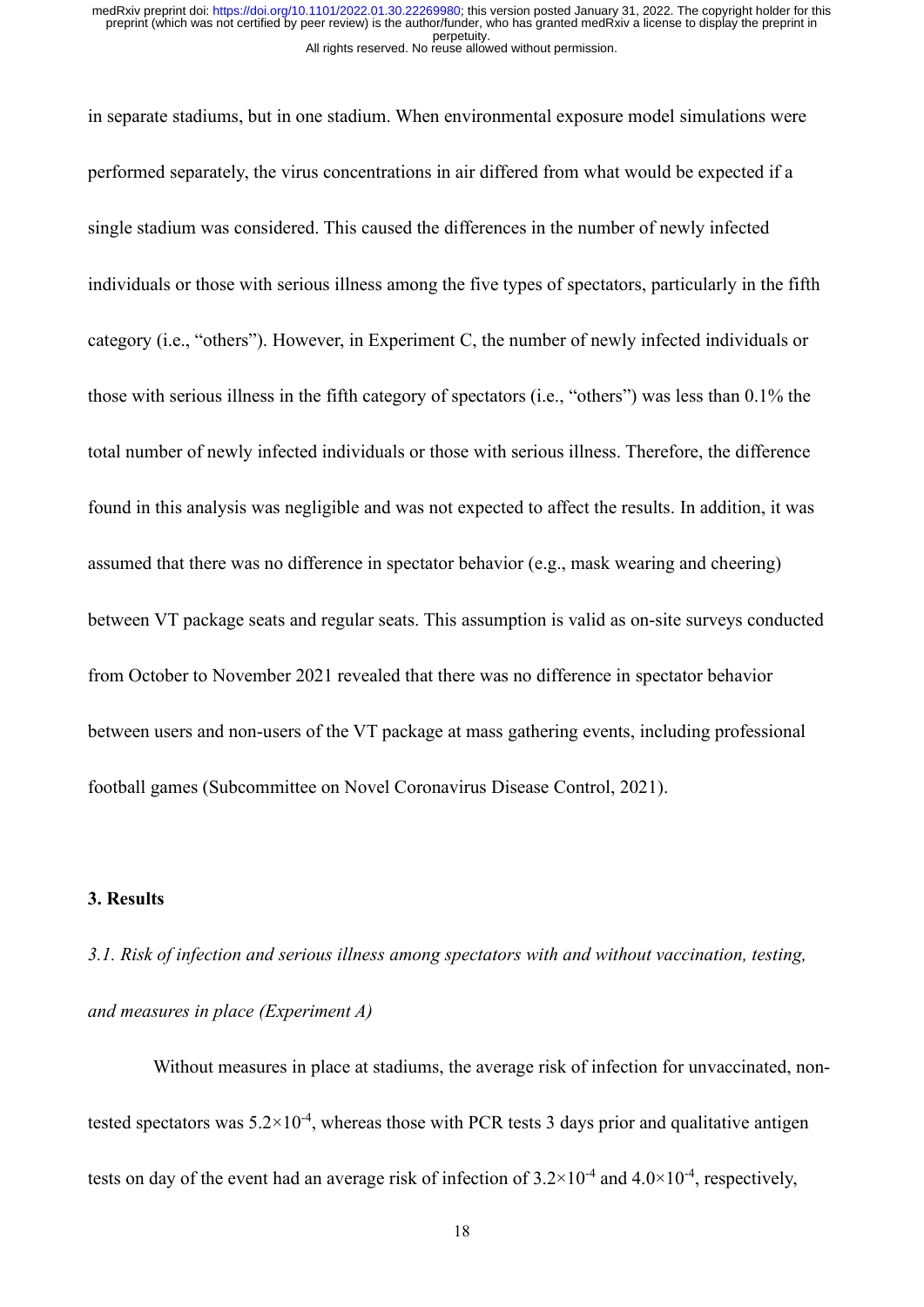showing a 37% and 24% reduction in the risk of infection (Figure 1a). Similarly, with measures in place, the risk reduction effects of the PCR and qualitative antigen tests were 39% and 24%, respectively. For vaccinated spectators, the risk reduction effect of the qualitative antigen test was 24% in the absence of measures and 25% in the presence of measures.

Under the condition that *VPEinf* was 50%, the risk of infection among vaccinated spectators without testing and measures in place was  $1.3 \times 10^{-4}$ , indicating that vaccinations had a 75% risk reduction effect. Similarly, the risk reduction due to vaccination was 76 % under the condition of no testing and with measures. The risk of serious illness in unvaccinated spectators without testing and measures in place was  $1.0 \times 10^{-5}$ , while that in vaccinated spectators was  $1.0 \times 10^{-6}$ , which represented a 90% reduction in the risk of serious illness (Figure 1b). Similarly, there was a 90% reduction in the risk of serious illness under the same conditions with measures in place. Importantly, under the condition where measures were in place, the risk of infection and serious illness was lower among non-tested, vaccinated spectators than that in unvaccinated spectators with PCR and qualitative antigen tests. The ratios of vaccinated spectators without testing to unvaccinated spectators with testing were 0.32–0.40 for risk of infection and 0.13–0.16 for risk of serious illness, respectively.

The risk of infection and serious illness among vaccinated spectators without any testing and measures in place was  $1.3 \times 10^{-4}$  and  $1.0 \times 10^{-6}$ , respectively, whereas it was  $3.2 \times 10^{-5}$  and  $6.4 \times 10^{-5}$  $<sup>7</sup>$ , respectively, in unvaccinated spectators without testing and with measures in place. The risk of</sup> infection and serious illness among vaccinated spectators without measures was 4.0 and 1.6 times higher than that among unvaccinated spectators with measures, respectively. Similarly, the risks of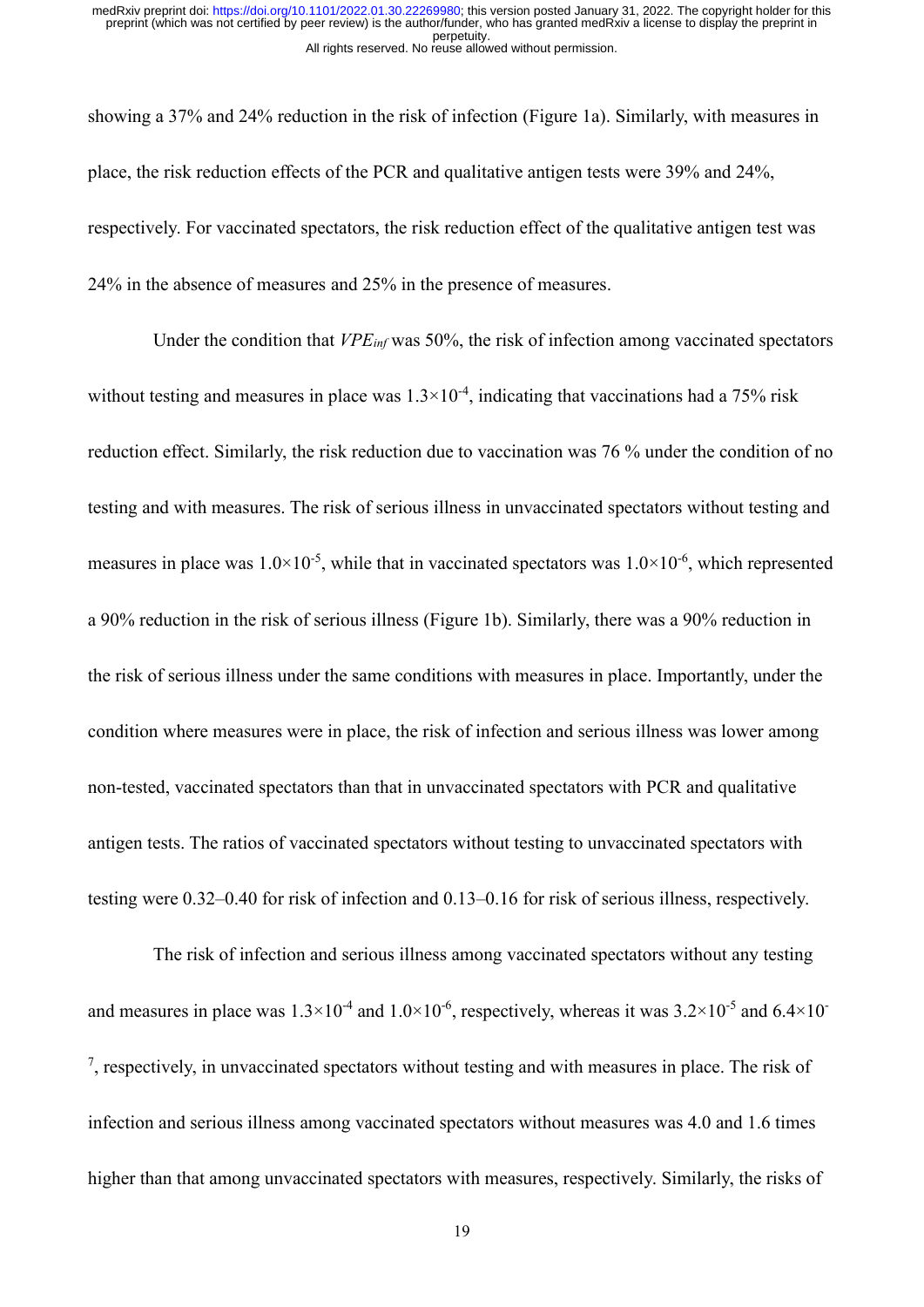both infection and serious illness were 16 times higher among vaccinated spectators without any testing and measures in place compared with vaccinated spectators without testing but with measures in place.

Even under the assumption of mutant variants existing (10–1000 times of virus concentrations), the sensitivity analysis confirmed that the risk of infection and serious illness was lower in non-tested vaccinated spectators than in tested unvaccinated spectators and that the risk of infection was lower among unvaccinated spectators with measures than among vaccinated spectators without measures, irrespective of the virus concentration conditions (Figure S1).

# *3.2. Effect of VPE and VC on risk of infection (Experiment B)*

We quantitatively analyzed the risk of infection and serious illness when *VC* ranged from 0% to 100% and *VPEinf* was 20%, 50%, and 80% (Figure 2a, b). When *VC* increased from 0% to 80%, the risk of infection decreased to 0.12 times with *VPEinf* of 80%; however, it decreased to 0.35 times with *VPEinf* of 50% and 0.70 times with *VPEinf* of 20%. The risk of serious illness was 0.12, 0.21, and 0.30 times, respectively. The risk of infection with *VPEinf* of 20% and *VC* of 80% were similar to those with *VPEinf* of 80% and *VC* of 20%. Sensitivity analysis with different virus concentrations also showed similar results (Figure S2).

## *3.3. Risk of infection risk with and without seat zoning (Experiment C)*

Figures 3a shows the number of newly infected individuals with and without VT and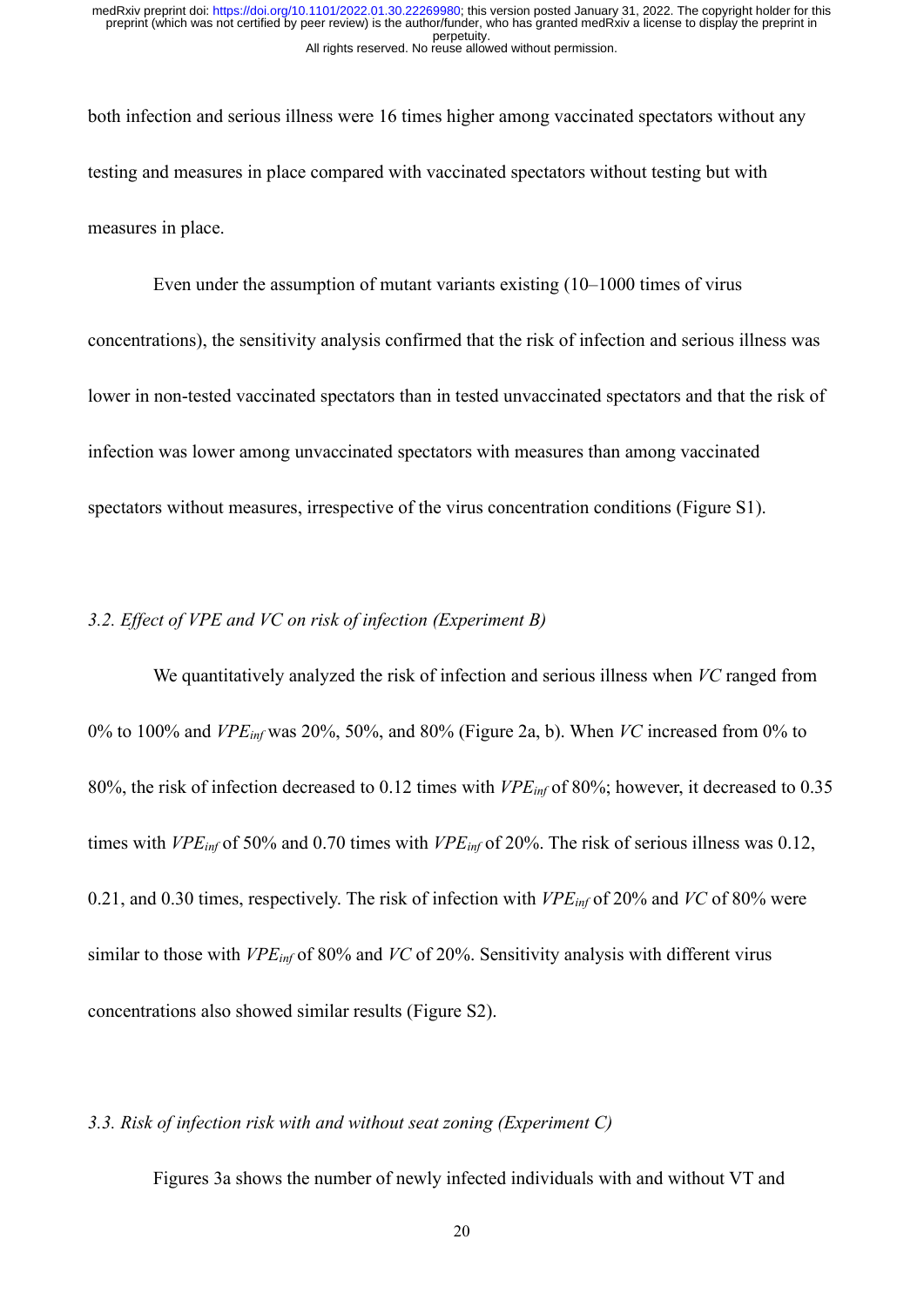regular seat zoning. When the overall *VC* was 50%, the total number of newly infected individuals was 0.72 in the absence of zoning and 0.76 in the presence of zoning; the total number of newly infected individuals without zoning was slightly lower than that with zoning. Of these, the number of newly infected individuals among vaccinated and unvaccinated spectators without zoning was 0.24 and 0.48, respectively, while those with zoning were 0.14 and 0.62, respectively. The risk of infection among vaccinated spectators was lower in the presence of zoning, whereas it was lower in the absence of zoning among unvaccinated spectators. The same was true for the number of infected individuals with serious illness (Figure 3b).

However, when the overall *VC* was 80%, the differences in the number of newly infected individuals among overall spectators, vaccinated spectators, and unvaccinated spectators in the presence or absence of zoning were within a factor of only 1.03, 1.12, and 1.13, respectively. Similarly, in the number of newly infected individuals with serious illness, the differences between with and without zoning were negligibly small when the overall *VC* exceeded 80%.

Sensitivity analysis with different virus concentrations (Figure S3) and different ratios of spectators between VT package and regular seats (Figure S4) confirmed that the total number of newly infected individuals or those with serious illness was lower in the absence of zoning than in the presence of zoning with an overall *VC* of 50% and that the difference in the number of newly infected individuals or those with serious illnesses between those with and without zoning was negligibly small when the overall *VC* exceeded 80%.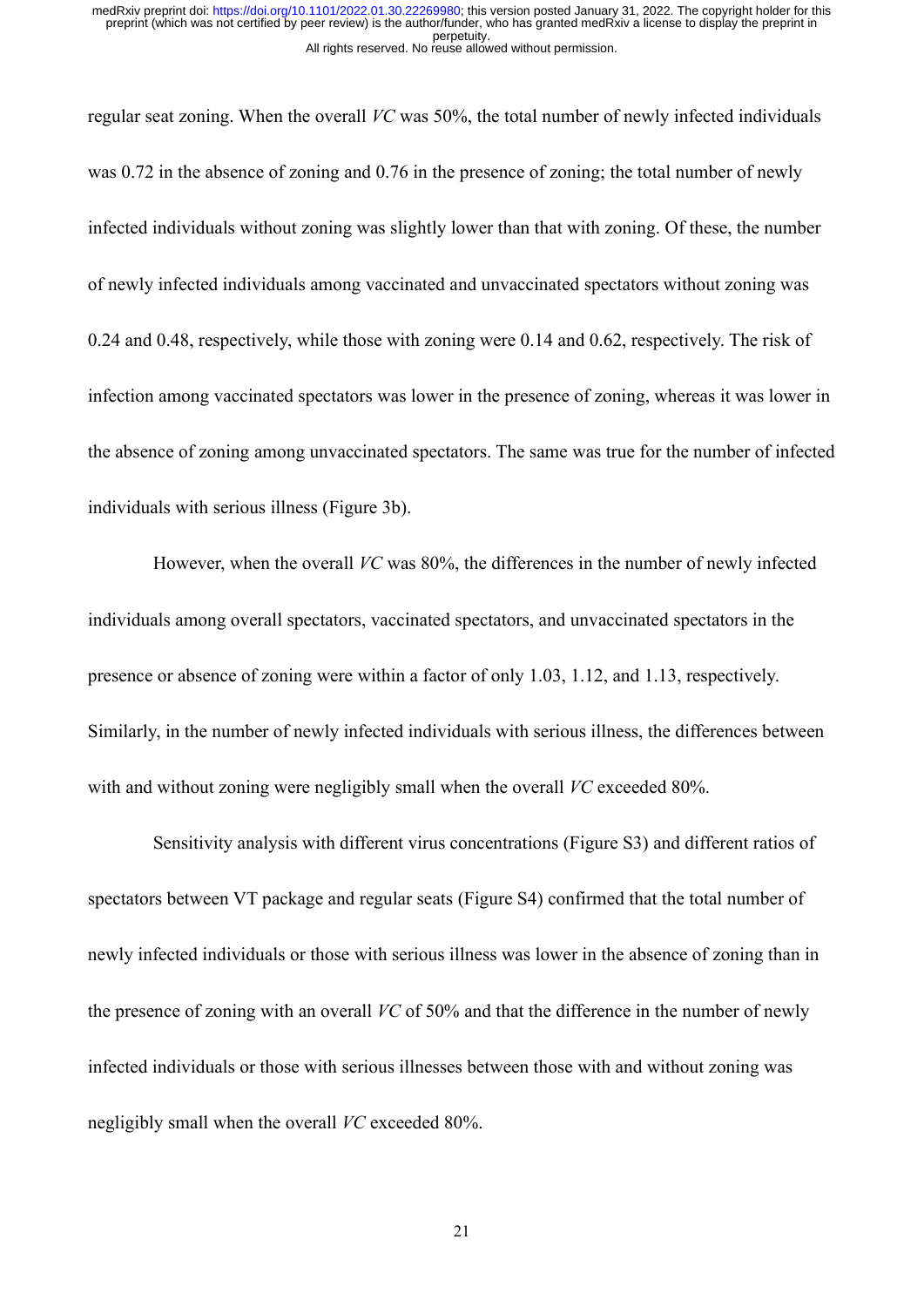# **4. Discussion**

In this study, we quantitatively assessed the risk of infection and serious illness by using an environmental exposure model to discuss the effects of introducing VT packages to mass gathering events.

First, we evaluated the effects of vaccination, testing, and implementation of other measures at stadiums, such as wearing masks and ventilation, in reducing the risk of infection and serious illness among spectators. Testing unvaccinated spectators produced an approximately 20–40% reduction in the risk of infection. The effects of vaccinations, assuming *a VPEinf* of 50%, was a 75% reduction in the risk of infection. Furthermore, the reduction in the risk of serious illness was even greater with vaccination than with testing of unvaccinated spectators. Importantly, the risk of infection among vaccinated spectators in the absence of measures was 4.0 and 16 times higher than that among unvaccinated spectators with measures and vaccinated spectators with measures in place. VPE against infection with the beta or delta variants was approximately 70–80% within 3 months after the second dose of the BNT162b2 vaccine, 50% after 4 months, and 20% after 5–6 months (Chemaitelly et al., 2021). In fact, even though the United Kingdom had more than 50% of its population vaccinated with two doses of the vaccine at the UEFA Euro 2020 Final on July 11, 2021 (Our World in Data, 2021), the lack of adequate measures, such as mask wearing, resulted in more than 3,000 newly infected individuals after the emergence of delta variant. The omicron variant further reduces the VPE against symptomatic infection by 50–60% at 2–9 weeks and 20–30% at 10–19 weeks after the second dose of the vaccine (UK Health Security Agency, 2021). Since the VPE against infection decreases, it is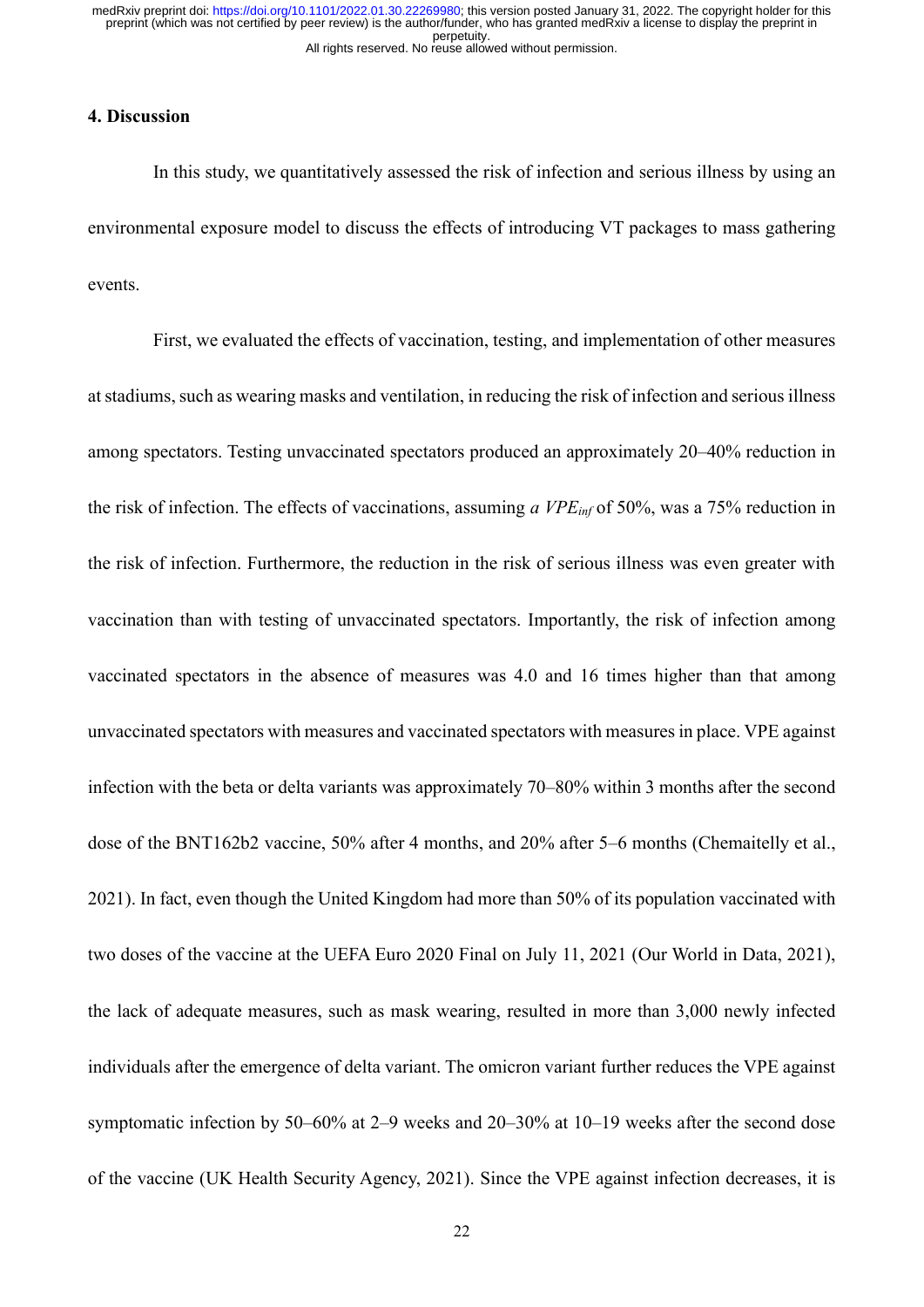important for vaccinated spectators and organizers to take measures, such as mask wearing and proper ventilation, to reduce the risk of infection at mass gathering events, even if VC is sufficiently high. While it has been estimated that wearing a mask is particularly effective in reducing the risk of infection (Yasutaka et al., 2021), the proportion of mask wearing during the game at mass gathering events varies from country to country. In Japan, the proportion of mask-wearing football spectators was  $\geq$  93% (Subcommittee on Novel Coronavirus Disease Control, 2021), whereas in the United Kingdom, it was recently reported at  $\leq 30\%$ , despite the requirement to wear masks (The United Kingdom Government, 2021b).

Next, we evaluated the effects of VC and VPE on the risk of infection. Increasing *VC* from 0% to 80% greatly reduced to 0.12 times of the risk of infection with a *VPEinf* of 80%, but only reduced it by 0.70 times with a *VPEinf* of 20%. Furthermore, the risk of infection with a *VC* of 80% and *VPEinf* of 20% were similar to those with a *VC* of 20% and *VPEinf* of 80%. Although the increase in VC in Japan was one of the highest in the world, it still took five months to improve from a twodose VC of 20% (as of July 11, 2021) to 78% (December 11, 2021) (Our World in Data, 2021). Considering the changes in VPE, if it takes more than 5 months to increase the national VC from 20% to 80%, it is unlikely to be effective in reducing the risk of infection among spectators at mass gathering events. It remains to be seen to what extent and how long VPE against risk of infection will be maintained after 3 doses of vaccine in the face of emerging mutant variants such as omicron. It may be unproven that simply boosting the current vaccine will be enough to maintain a high level of VPE against infection for the entire population for a long time. Selective vaccination strategies for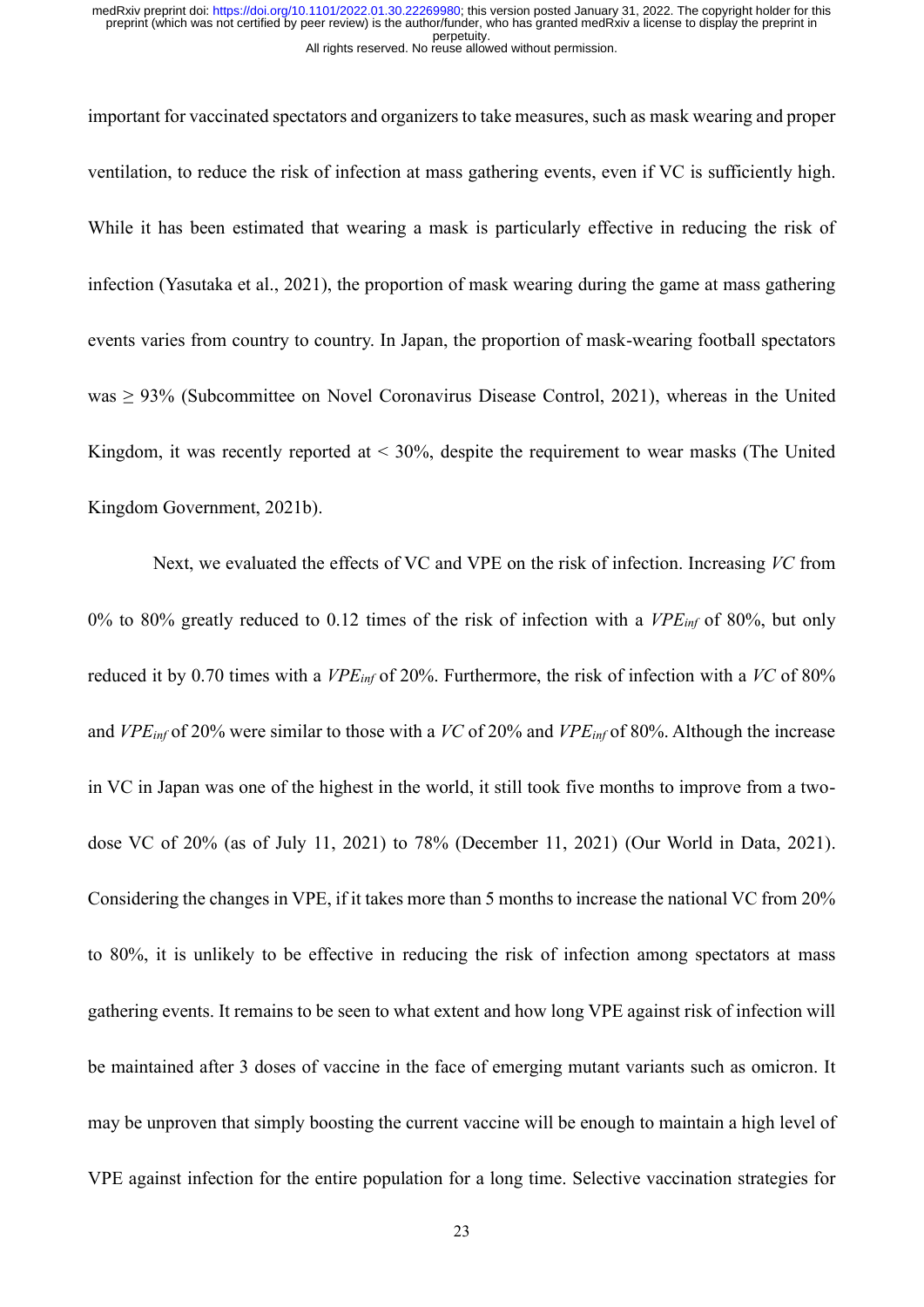people whose antibody levels are likely to decline and the development of vaccines that maintain long-term VPE against infection are expected.

In addition, the role of zoning of VT and regular seats was evaluated for the number of newly infected individuals and those with serious illness among spectators. When the overall *VC* was 50%, the number of newly infected individuals without zoning was lower in overall spectators and unvaccinated spectators than in those with zoning. This is because a reduction in the risk of infection occurs when vaccinated and unvaccinated spectators are seated next to each other. However, with a *VC* of 80% or more, there was a negligible difference in the number of newly infected individuals or those with serious infections with or without zoning. These results indicated that there may be little need to implement seat zoning in terms of infection risk reduction. It would be worthwhile to examine the benefits and disadvantages of zoning mass gathering events from a practical viewpoint (e.g., ease of selling and arranging seats) and in terms of the demands of spectators (e.g., requests for VT seats from vaccinated spectators), rather than the risk of infection.

## **5. Conclusions**

In this study, we discussed the effects of introducing the VT package by quantitatively assessing the risk of infection and serious illness among spectators at mass gathering events using an environmental exposure model. The main findings are as follows.

If VPE against infection was 50% (corresponding to 4 months for beta or delta variants or  $1-2$ months for the omicron variant after the second dose of the vaccine), the risk of infection among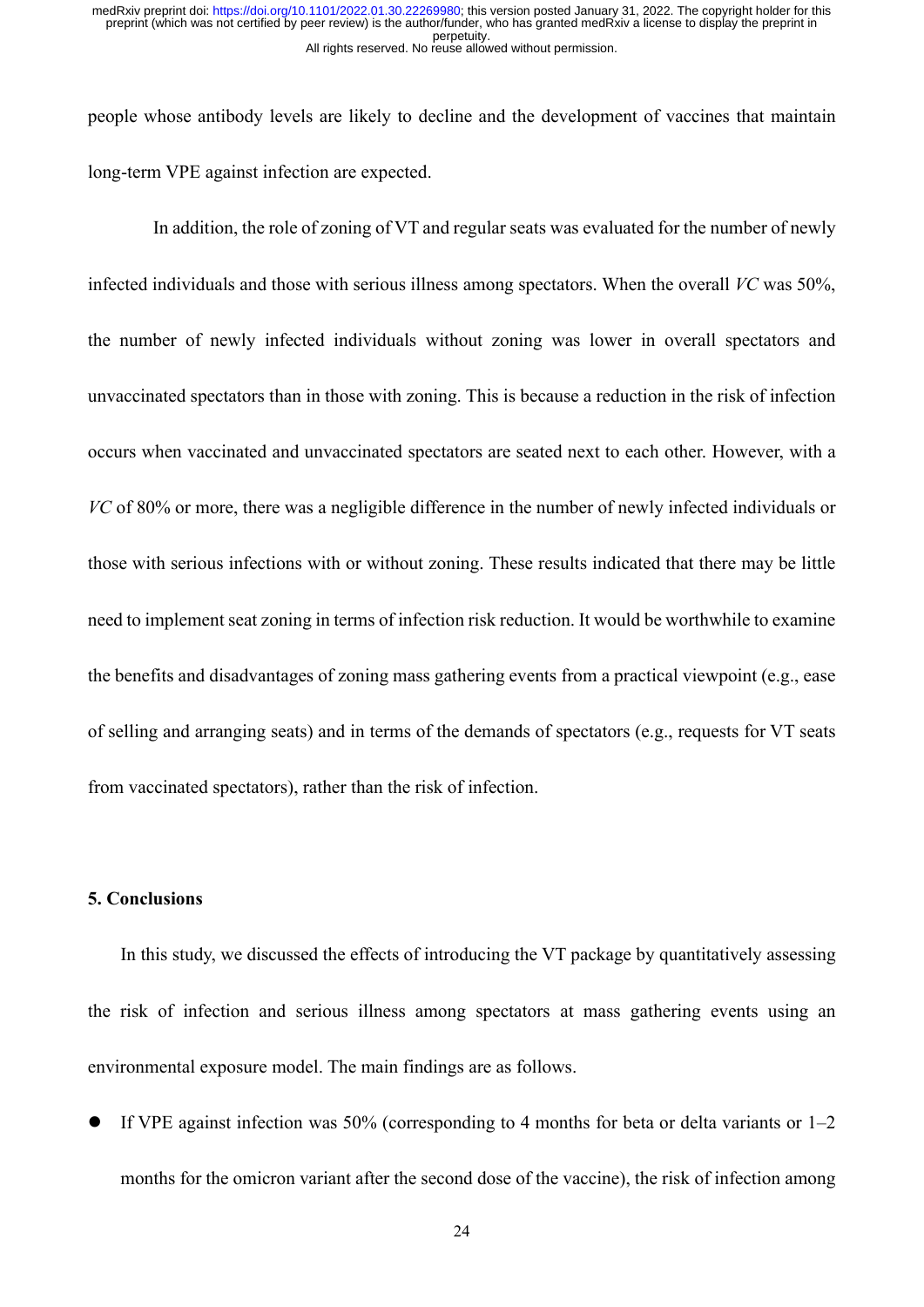vaccinated spectators without taking measures at stadiums, such as mask wearing, was higher than that among unvaccinated spectators who took measures. Even if vaccinated, thoroughly implemented individual measures at stadiums are important in reducing the risk of infection during mass gathering events.

- ⚫ The risk of infection with *VC* of 80% and *VPEinf* of 20% (corresponding to 5–6 months for beta or delta variants or 3–4 months for omicron variant after the second dose of the vaccine) was similar to that with a *VC* of 20% and *VPEinf* of 80% (corresponding to 1–3 months for beta or delta variants after the second dose). Maintaining a high level of VPE against infection is important for reducing the risk of infection. Since it often takes more than 5 months to improve vaccine coverage, it is necessary to develop vaccines that maintain long-term VPE against infection, as well as vaccination strategies that selectively vaccinate individuals whose antibody levels are likely decline.
- There was a negligible difference in the risk of infection between zoning VT seats and regular seats with a *VC* of 80% or more. Even under conditions of lower *VC*, the risks of infection without zoning were lower in overall spectators and unvaccinated spectators. There may be little need to implement seat zoning for infection risk reduction.

#### **Authorship contribution statement**

**Michio Murakami:** Conceptualization; Data curation; Methodology; Visualization; Project administration; Writing –original draft

**Tsukasa Fujita**: Formal analysis; Methodology; Writing –review & editing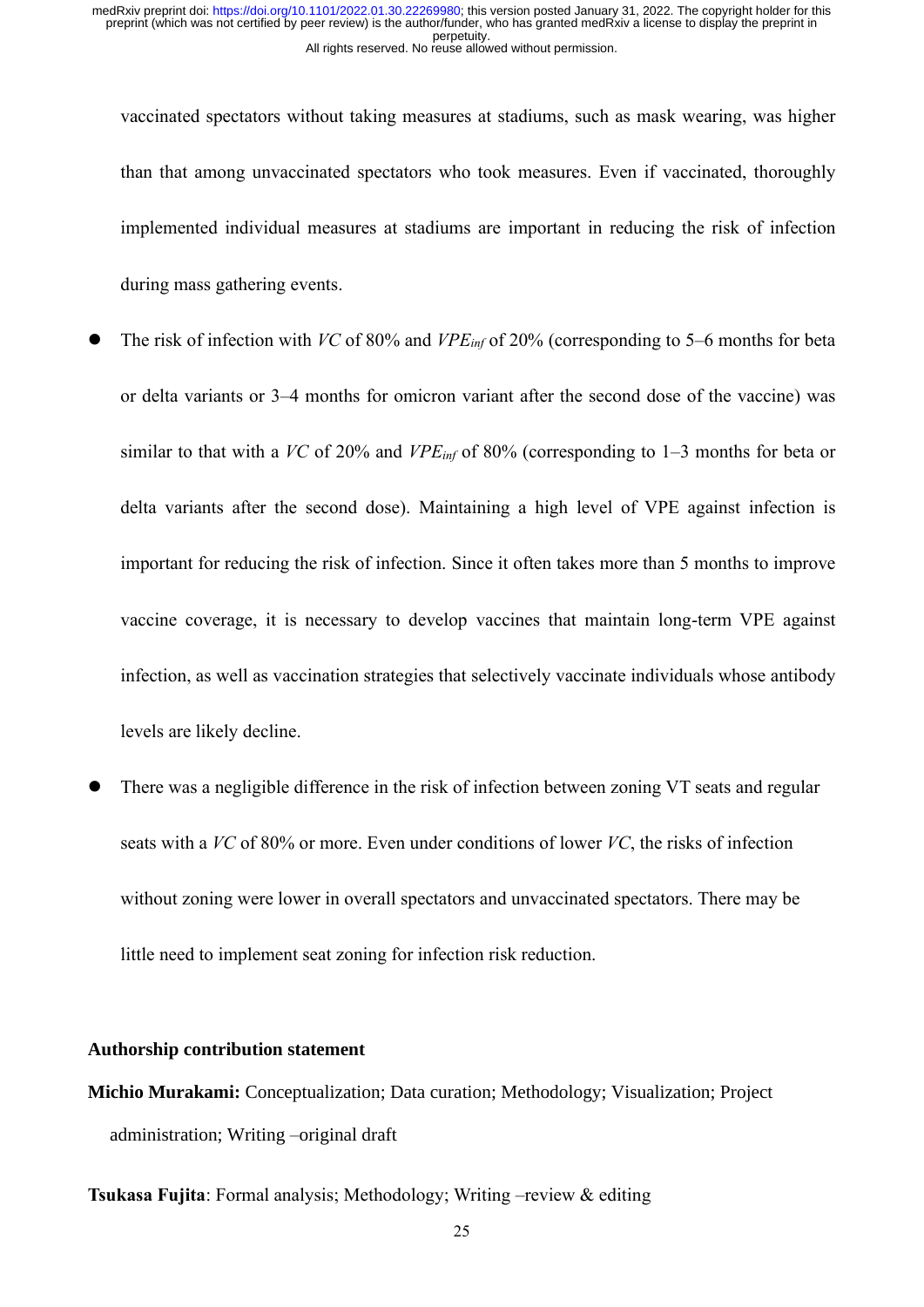**Yuichi Iwasaki**: Formal analysis; Methodology; Writing –review & editing

**Masaki Onishi**: Writing –review & editing

**Wataru Naito**: Writing –review & editing

**Seiya Imoto**: Project administration; Supervision; Writing –review & editing

**Tetsuo Yasutaka**: Conceptualization; Methodology; Project administration; Writing –review &

editing

# **Competing interests**

Support for the reported work:

This research received no external financial or non-financial support.

Relevant support outside this work:

Y.I., M.O., W.N., and T.Y. report a relationship with Kao Corporation: funding grants.

M.O., W.N., and T.Y. report a relationship with Nippon Professional Baseball Organization, Yomiuri

Giants, Tokyo Yakult Swallows, the Japan Professional Football League, and the Japan Professional

Basketball League: funding grants.

M.O. reports a relationship with Kashima Antlers FC: funding grants.

Intellectual property:

There are no patents to disclose.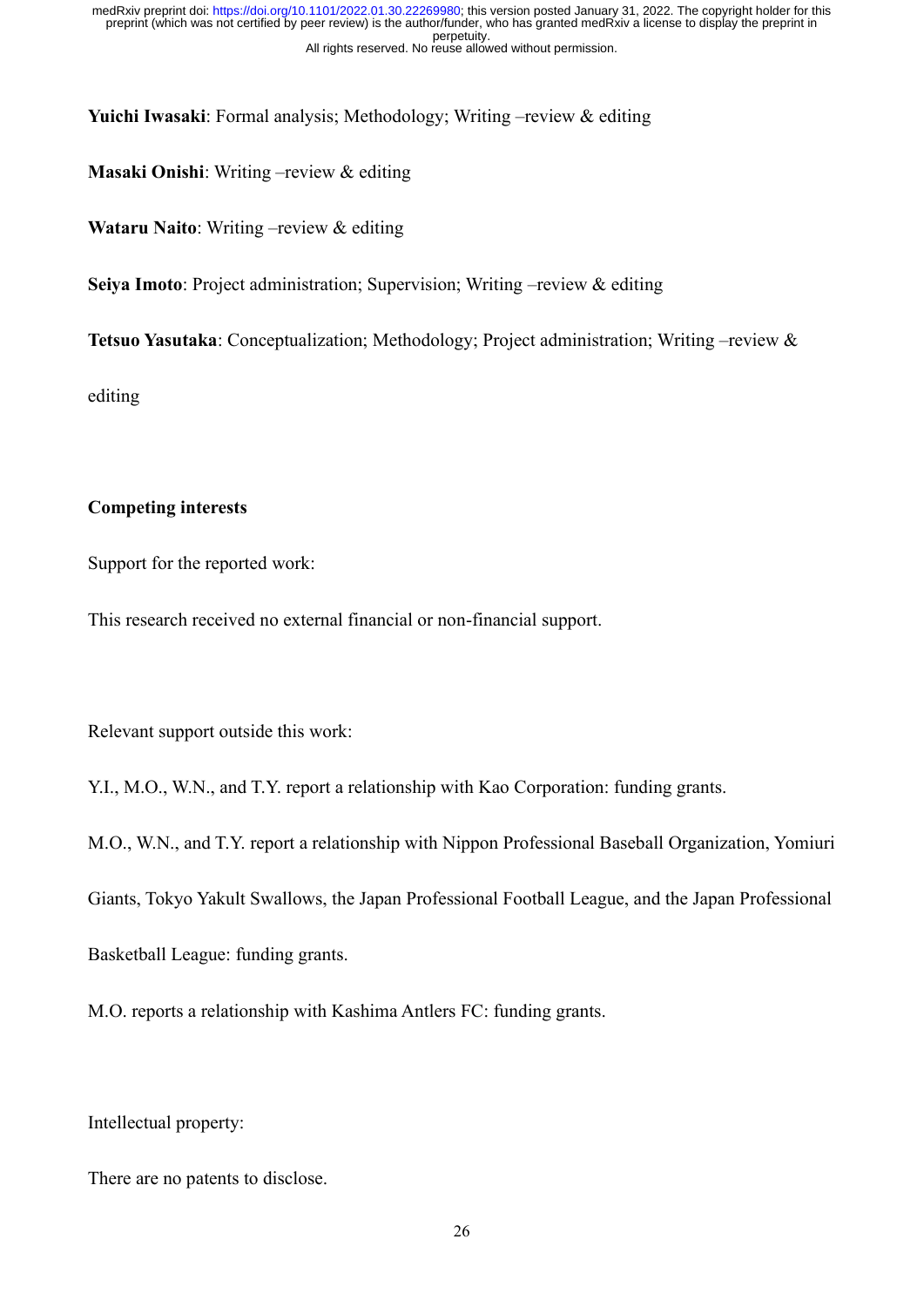Other activities:

This study was conducted as part of a comprehensive research project, comprising members from two private companies, Kao Corporation and NVIDIA Corporation, Japan. No authors in this study belong to these companies. M.M., M.O., W.N, S.I., and T.Y. attended the new coronavirus countermeasures liaison council jointly established by the Nippon Professional Baseball Organization and Japan Professional Football League as experts without any rewards. M.O., W.N., and T.Y. are advisors to the Japan National Stadium and Japan Professional Football League. Other authors declare no competing interests. The findings and conclusions of this article are solely the responsibility of the authors and do not represent the official views of any institution.

## **Acknowledgements**

We would like to thank Editage (www.editage.com) for English language editing. No external financial support is used for this article.

## **References**

Advisory Committee on the Basic Action Policy, 2022. The 20th meeting materials.

https://www.cas.go.jp/jp/seisaku/ful/taisakusuisin/taisyo/dai20/gijishidai.pdf. (accessed 20

January, 2022). (in Japanese)

BBC, 2021. Covid: Germany puts major restrictions on unvaccinated.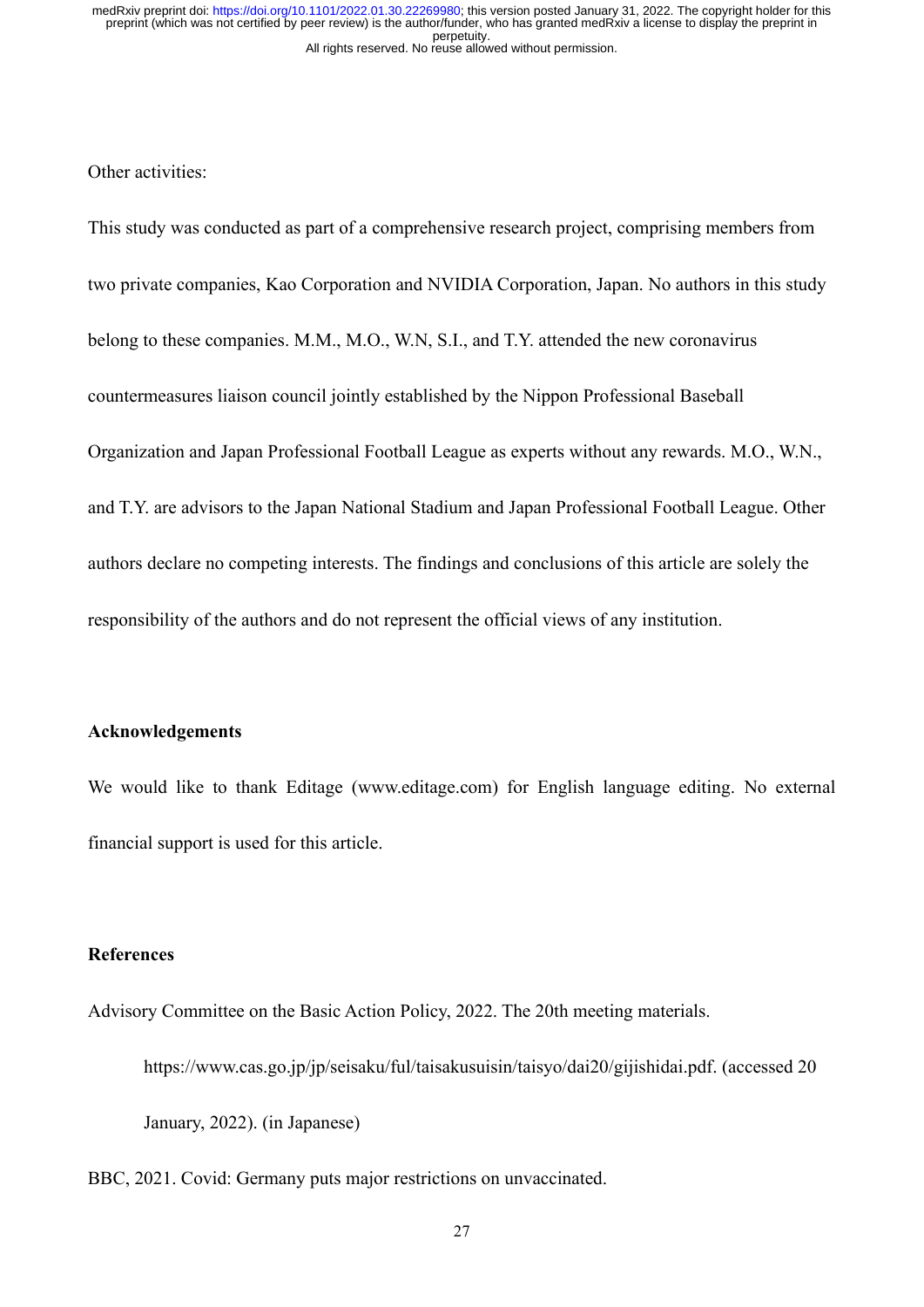https://www.bbc.com/news/world-europe-59502180. (accessed 9 December 2021).

- Cabinet Secretariat, 2021. Restoration of daily life to support the stability and security of citizen's work and life. https://corona.go.jp/package/. (accessed 9 December, 2021). (in Japanese)
- Chemaitelly, H., et al., 2021. Waning of BNT162b2 vaccine protection against SARS-CoV-2

infection in Qatar. N. Eng. J. Med. 385**,** e83.

- Chiampas, G. T., Ibiebele, A. L., 2021. A sports practitioner's perspective on the return to play during the early months of the COVID-19 pandemic: Lessons learned and next steps. Sports Med. 51**,** 89-96.
- Desson, Z., et al., 2021. Finding the way forward: COVID-19 vaccination progress in Germany, Austria and Switzerland. Health Policy Technol.**,** 100584.
- He, W., et al., 2020a. Estimation of the basic reproduction number, average incubation time, asymptomatic infection rate, and case fatality rate for COVID-19: Meta-analysis and sensitivity analysis. J. Med. Virol. 92**,** 2543-2550.
- He, X., et al., 2020b. Temporal dynamics in viral shedding and transmissibility of COVID-19. Nat. Med. 26**,** 672-675.
- Kucirka, L. M., et al., 2020. Variation in false-negative rate of reverse transcriptase polymerase chain reaction–based SARS-CoV-2 tests by time since exposure. Ann. Intern. Med. 173**,** 262-267.
- Levin, E. G., et al., 2021. Waning immune humoral response to BNT162b2 Covid-19 vaccine over 6 months. N. Eng. J. Med. 385**,** e84.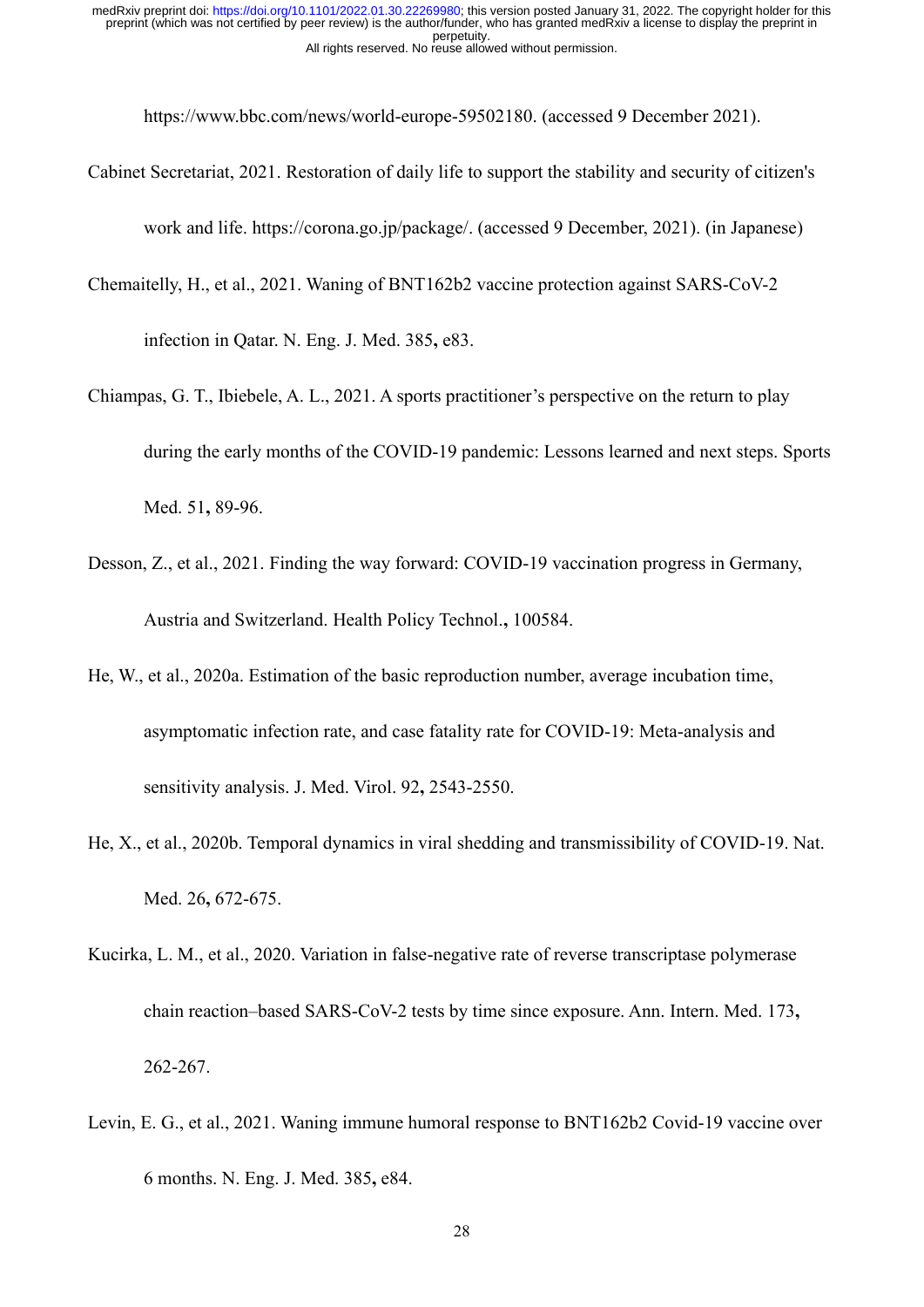Ministry of Health Labour and Welfare, 2021. Current elleven knowledge about COVID-19

(December 2021). https://www.mhlw.go.jp/content/000788485.pdf. (accessed 9 December 2021). (in Japanese)

Murakami, M., et al., 2021a. COVID-19 risk assessment at the opening ceremony of the Tokyo

2020 Olympic Games. Microb. Risk Anal.**,** 100162.

Murakami, M., et al., 2021b. Living with COVID-19: Mass gatherings and minimizing risk. QJM-Int. J. Med. 114**,** 437-439.

- Nippon Professional Baseball, 2021. NPB 2021 season summary report: Season review under the influence of the COVID-19. https://npb.jp/npb/summaryreport2021\_eng.pdf. (accessed 18 January, 2022).
- Our World in Data, 2021. Coronavirus (COVID-19) vaccinations. https://ourworldindata.org/covidvaccinations. (accessed 13 December 2021).

Parnell, D., et al., 2020. COVID-19, networks and sport. Manag. Sport Leis.**,** doi:

10.1080/23750472.2020.1750100.

Prince-Guerra, J. L., et al., 2021. Evaluation of abbott BinaxNOW rapid antigen test for SARS-

CoV-2 infection at two community-based testing sites — Pima County, Arizona, November

3–17, 2020. MMWR Morb. Mortal. Wkly. Rep. 70**,** 100–105.

Puranik, A., et al., 2021. Comparison of two highly-effective mRNA vaccines for COVID-19 during

periods of Alpha and Delta variant prevalence (preprint). medRxiv. 2021.08.06.21261707.

Revollo, B., et al., 2021. Same-day SARS-CoV-2 antigen test screening in an indoor mass-gathering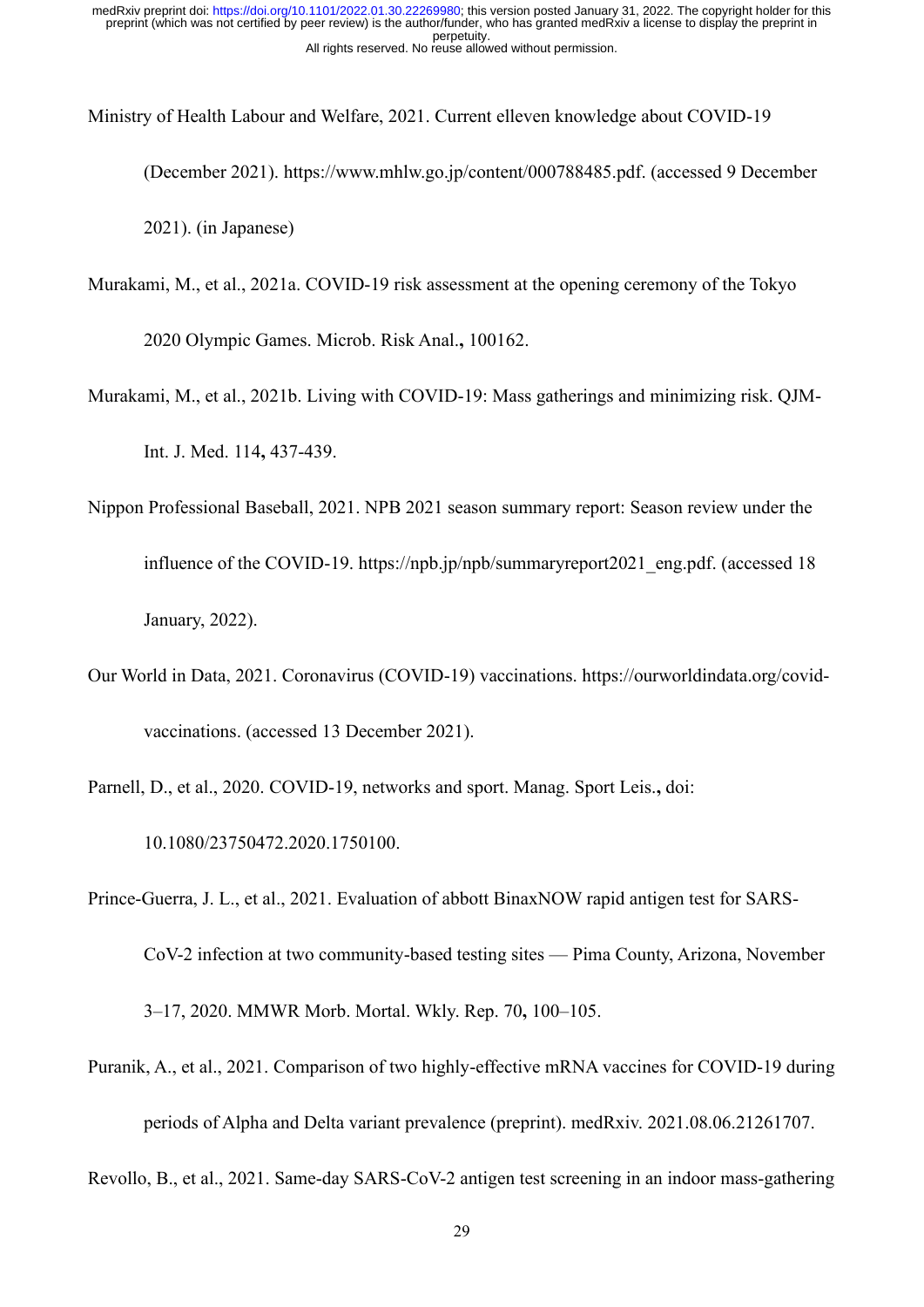live music event: a randomised controlled trial. Lancet Infect. Dis. 21**,** 1365-1372.

- Sleat, D., et al., 2021. Are vaccine passports and covid passes a valid alternative to lockdown? BMJ. 375**,** n2571.
- Smith, J. A. E., et al., 2021. Public health impact of mass sporting and cultural events in a rising COVID-19 prevalence in England (preprint).

https://khub.net/documents/135939561/338928724/Public+health+impact+of+mass+sportin g+and+cultural+events+in+a+rising+COVID-19+prevalence+in+England.pdf/05204895-

1576-1ee7-b41e-880d5d6b4f17. (accessed 9 December 2021).

Stange, M., et al., 2021. SARS-CoV-2 outbreak in a tri-national urban area is dominated by a B.1 lineage variant linked to a mass gathering event. PLoS Pathog. 17**,** e1009374.

Subcommittee on Novel Coronavirus Disease Control, 2021. 11th meeting materials.

https://www.cas.go.jp/jp/seisaku/ful/taisakusuisin/bunkakai/dai11/gijisidai.pdf. (accessed 9 December 2021). (in Japanese)

The United Kingdom Government, 2021a. Information on the Events Research Programme. https://www.gov.uk/government/publications/guidance-about-the-events-researchprogramme-erp-paving-the-way-for-larger-audiences-to-attend-sport-theatre-and-gigssafely-this-summer/guidance-on-the-events-research-programme. (accessed May 31, 2021). The United Kingdom Government, 2021b. Science Note - Emerging findings from studies of

indicators of SARS-CoV-2 transmission risk at the Events Research Programme:

environment, crowd densities and attendee behaviour.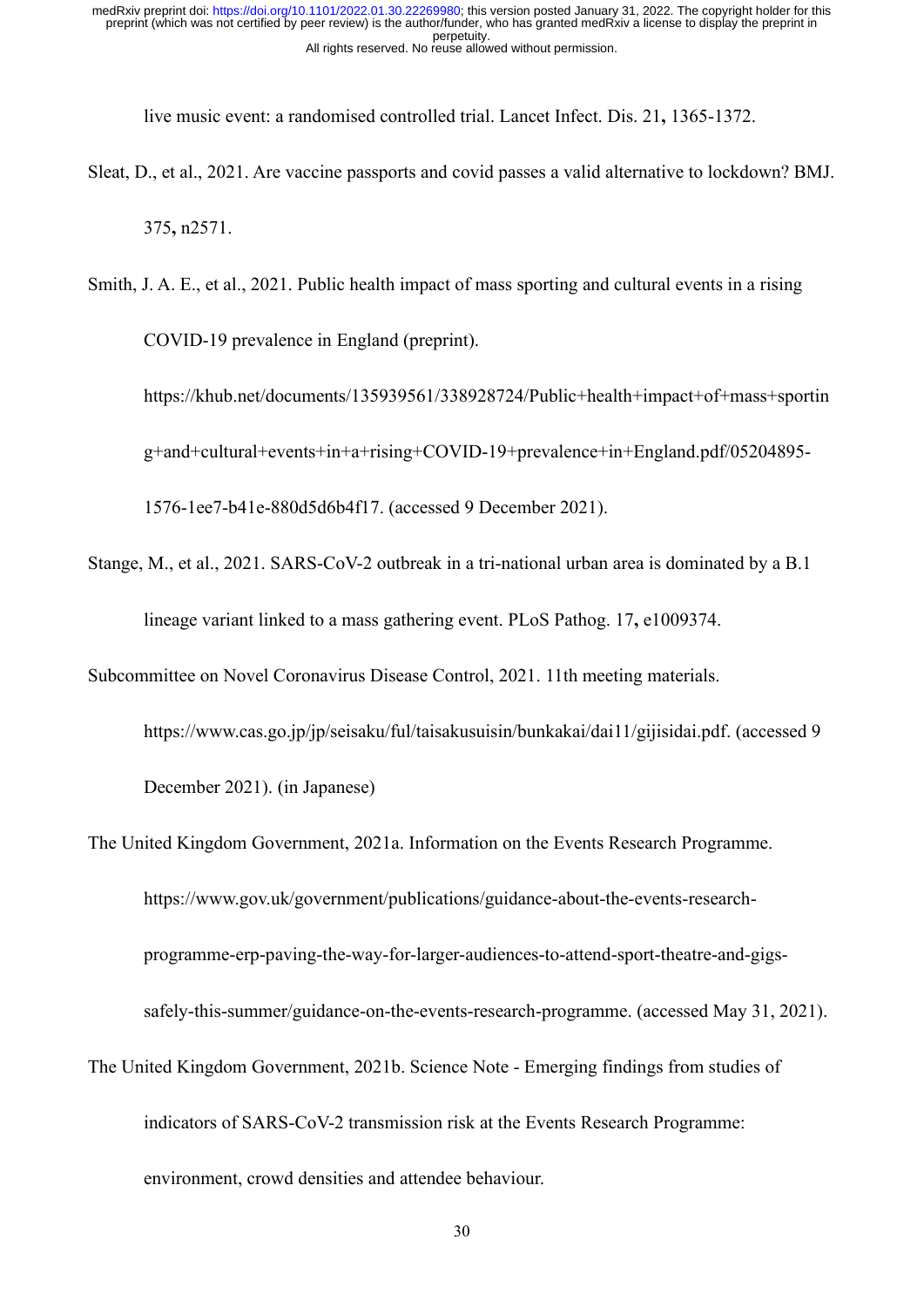https://www.gov.uk/government/publications/events-research-programme-phase-ii-and-iiifindings/science-note-emerging-findings-from-studies-of-indicators-of-sars-cov-2 transmission-risk-at-the-events-research-programme-environment-crowd-densi. (accessed 18 January, 2022).

Ueki, H., et al., 2020. Effectiveness of face masks in preventing airborne transmission of SARS-CoV-2. mSphere. 5**,** e00637-20.

UK Health Security Agency, 2021. SARS-CoV-2 variants of concern and variants under

investigation in England. Technical briefing: Update on hospitalisation and vaccine effectiveness for Omicron VOC-21NOV-01 (B.1.1.529).

https://assets.publishing.service.gov.uk/government/uploads/system/uploads/attachment\_dat a/file/1044481/Technical-Briefing-31-Dec-2021-Omicron severity update.pdf. (accessed 18 January, 2022).

- Watanabe, T., et al., 2010. Development of a dose-response model for SARS coronavirus. Risk Anal. 30**,** 1129-38.
- Yasutaka, T., et al., 2021. Assessment of COVID-19 risk and prevention effectiveness among spectators of mass gathering events (preprint). medRxiv. 2021.07.05.21259882.
- Zhang, X., Wang, J., 2021. Dose-response relation deduced for coronaviruses from coronavirus disease 2019, severe acute respiratory syndrome, and Middle East respiratory syndrome: Meta-analysis results and its application for infection risk assessment of aerosol transmission. Clin. Infect. Dis. 73**,** e241-e245.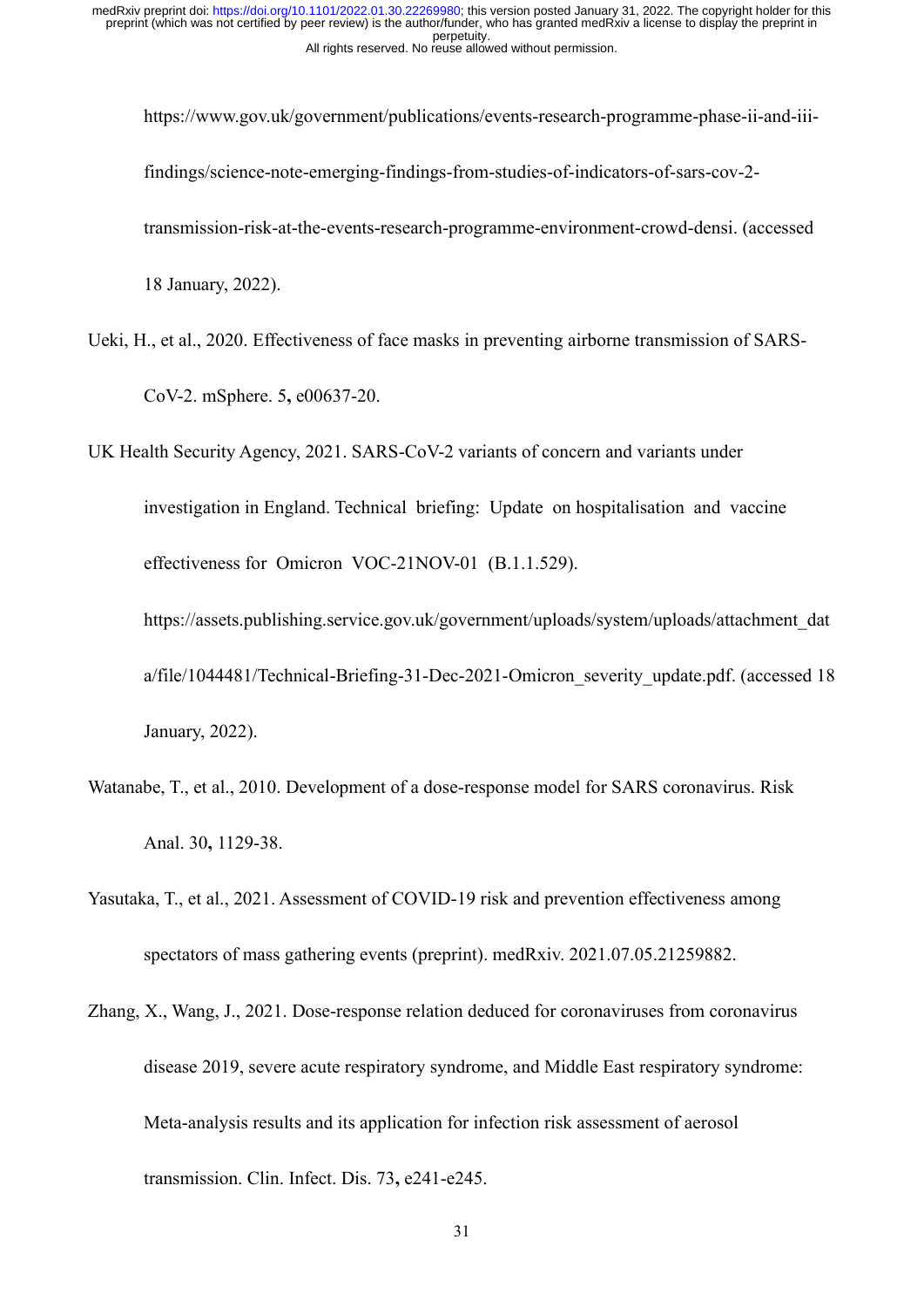

Figure 1. Comparison of risk between with and without vaccination, testing, and measures. (a) Risk of infection, (b) risk of serious illness. Box-and-whisker plots represent 2.5, 25, 50, 75, and 97.5 percentiles. Closed circles represent average values (arithmetic mean) of simulations. PCR test: polymerase chain reaction test 3 days prior to the event. Antigen test: qualitative antigen test on day of the event.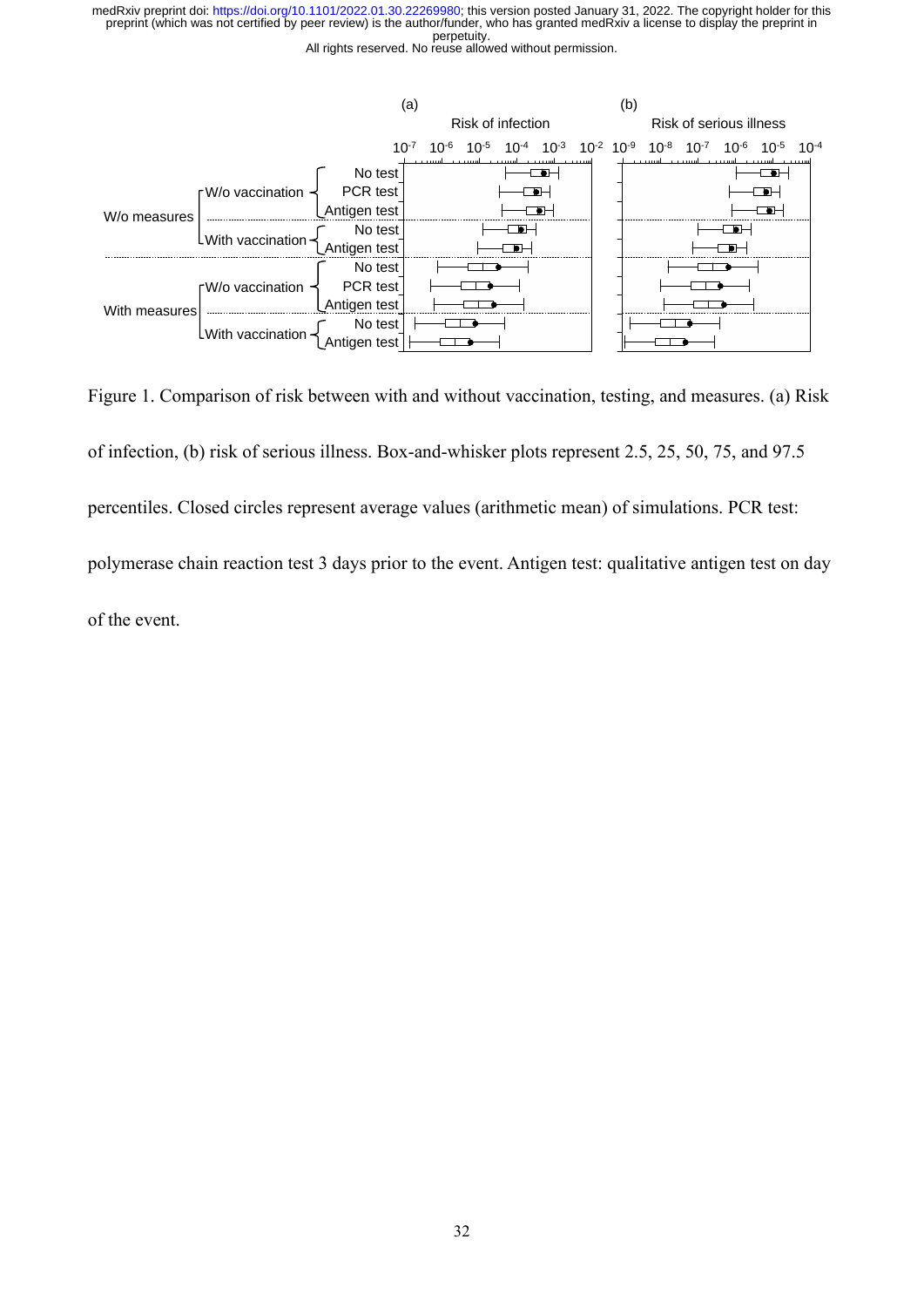



Figure 2. Differences in risk due to variations in vaccination coverages and vaccine prevention

effectiveness against infection. (a) Risk of infection, (b) risk of serious illness.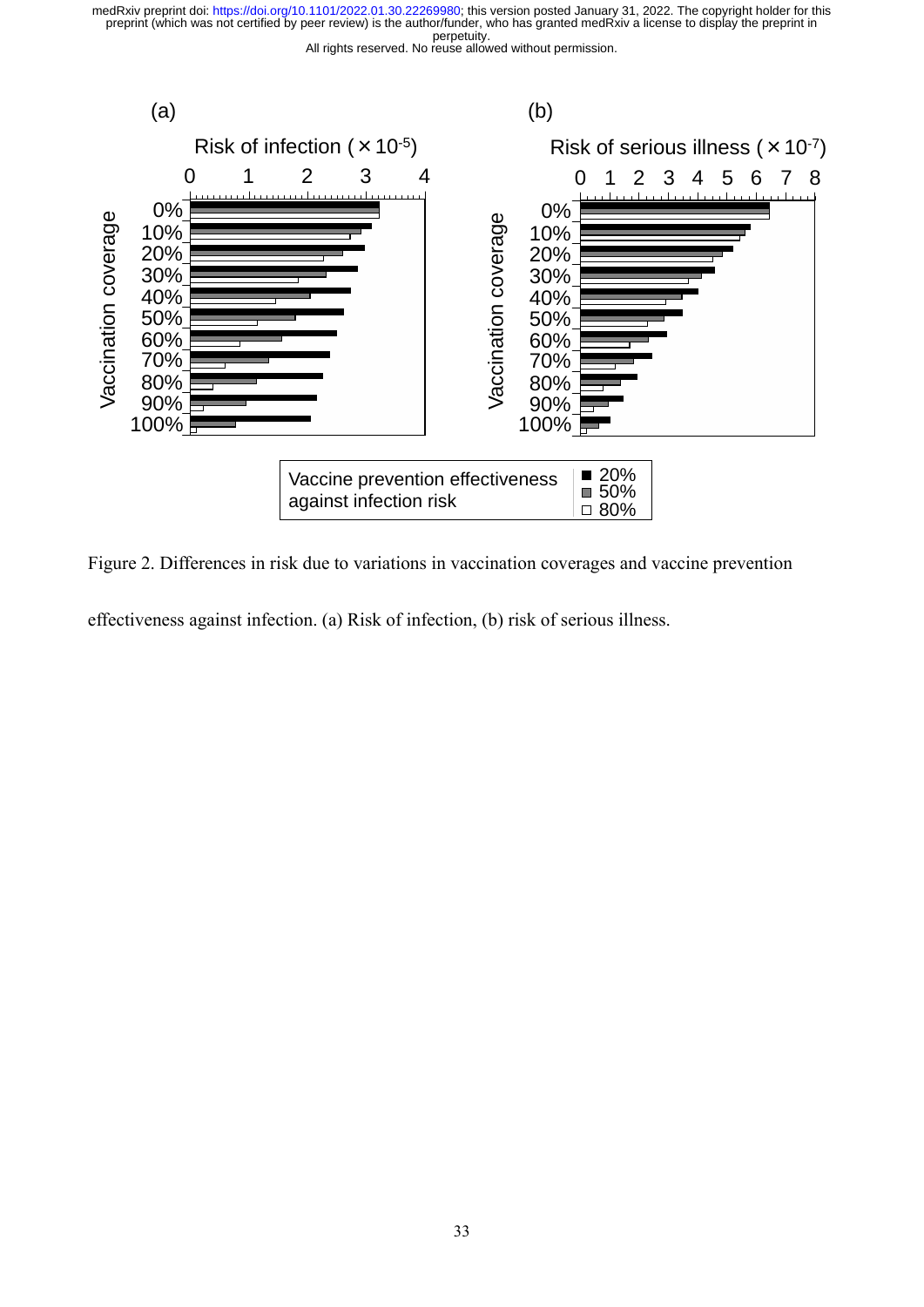All rights reserved. No reuse allowed without permission.



Figure 3. Differences in risk due to seat zoning. (a) The number of newly infected individuals, (b)

the number of newly infected individuals with serious illness. VT seats: seats for users of vaccine-

testing packages.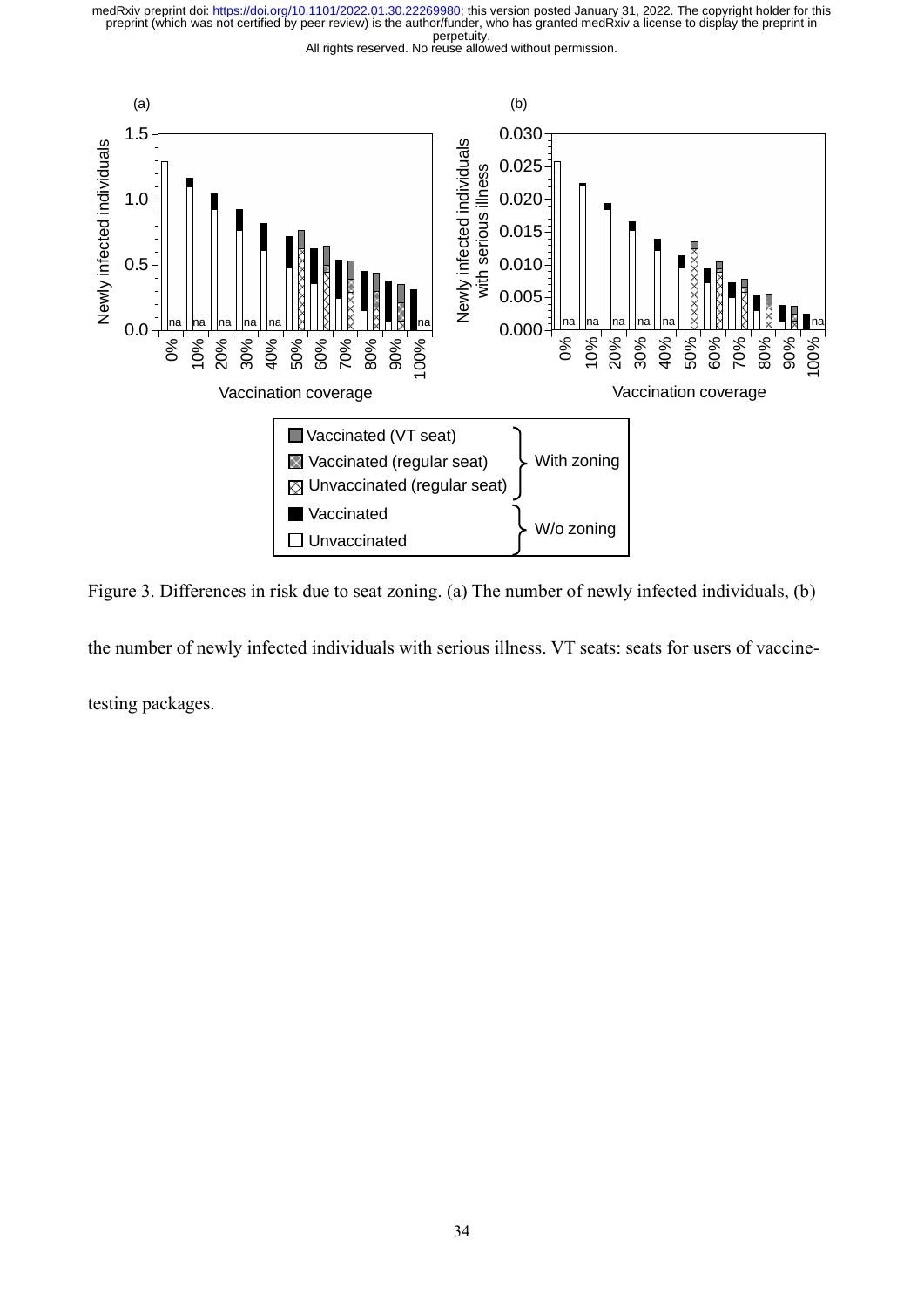All rights reserved. No reuse allowed without permission.

#### Appendix



Figure S1. Comparison of risk between with and without vaccination, testing, and measures. (a) Risk of infection (virus concentration:  $\times$ 10 times), (b) risk of serious illness (virus concentration:  $\times$ 10 times), (c) risk of infection (virus concentration:  $\times$ 100 times), (d) risk of serious illness (virus concentration:  $\times$ 100 times), (e) risk of infection (virus concentration: ×1000 times), (f) risk of serious illness (virus concentration: ×1000 times). Box-and-whisker plots represent 2.5, 25, 50, 75, and 97.5 percentiles. Closed circles represent average values (arithmetic mean) of simulations. PCR test: polymerase chain reaction test 3 days prior to the event. Antigen test: qualitative antigen test on day of the event.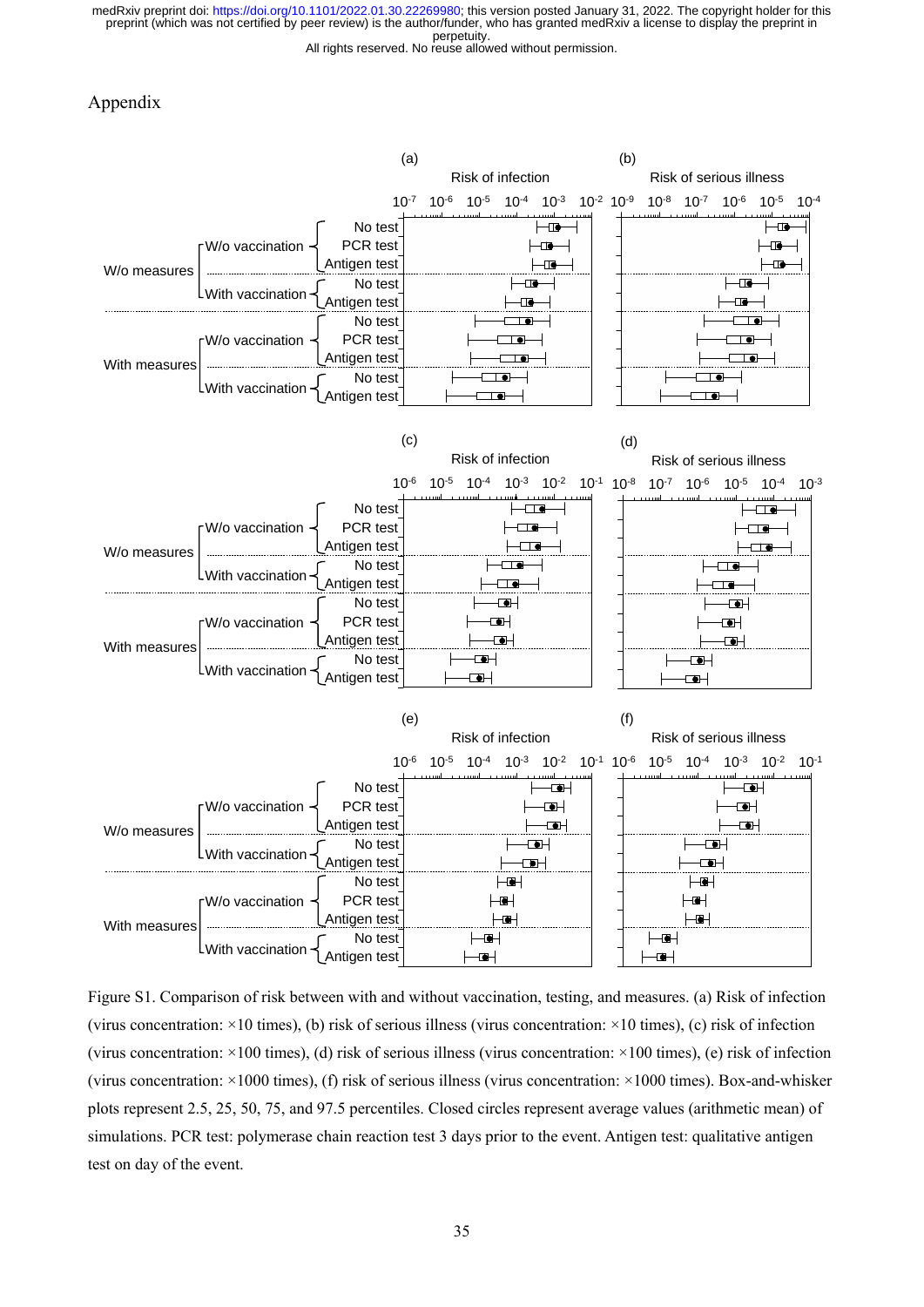

Figure S2. Differences in risk due to variations in vaccination coverages and vaccine prevention effectiveness against infection. (a) Risk of infection (virus concentration: ×10 times), (b) risk of serious illness (virus concentration:  $\times$ 10 times), (c) risk of infection (virus concentration:  $\times$ 100 times), (d) risk of serious illness (virus concentration: ×100 times), (e) risk of infection (virus concentration: ×1000 times), (f) risk of serious illness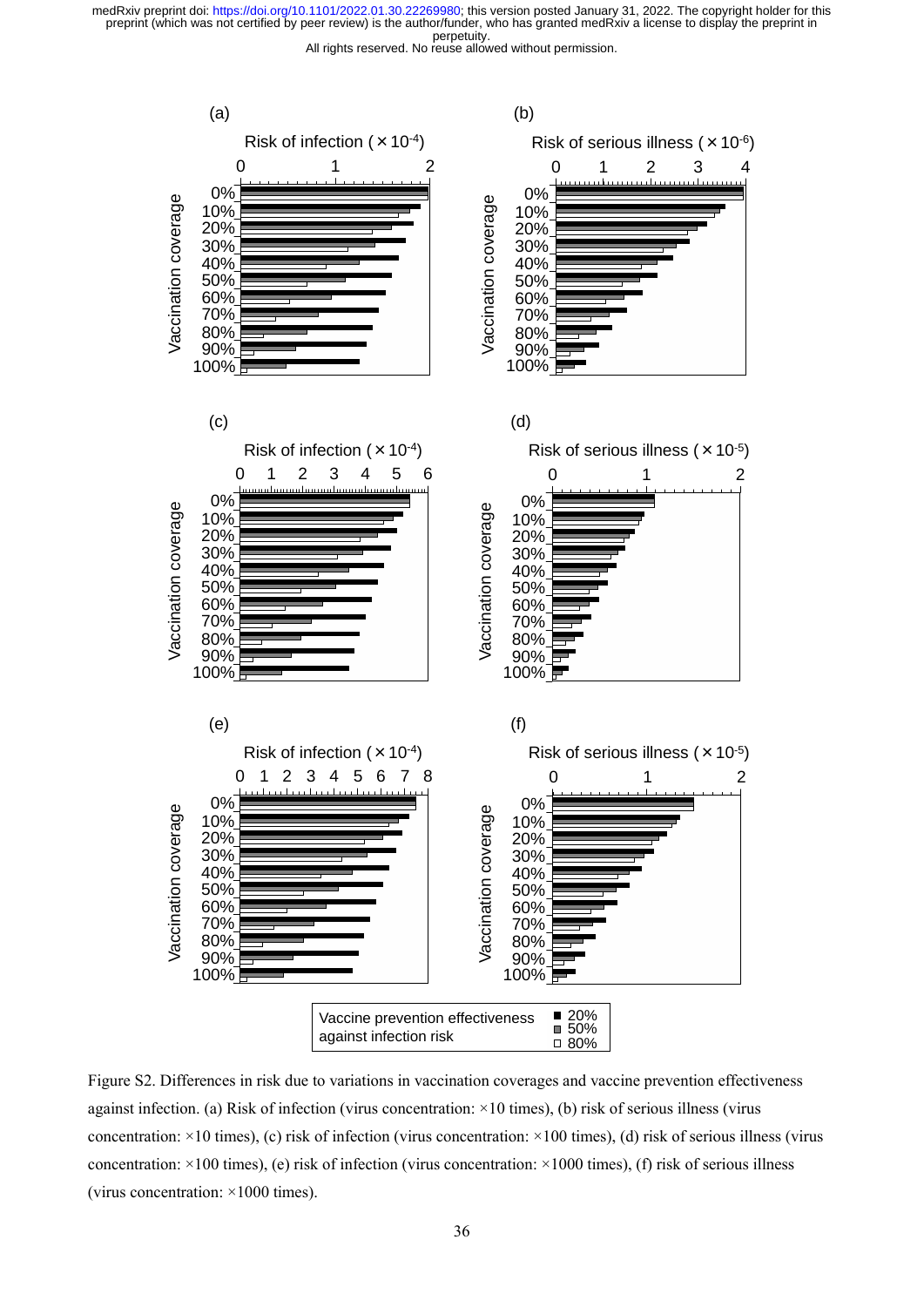

Figure S3. Differences in risk due to seat zoning. (a) The number of newly infected individuals (virus concentration: ×10 times), (b) the number of newly infected individuals with serious illness (virus concentration:  $\times$ 10 times), (c) the number of newly infected individuals (virus concentration:  $\times$ 100 times), (d) the number of newly infected individuals with serious illness (virus concentration: ×100 times), (e) the number of newly infected individuals (virus concentration: ×1000 times), (f) the number of newly infected individuals with serious illness (virus concentration: ×1000 times). VT seats: seats for users of vaccine-testing packages.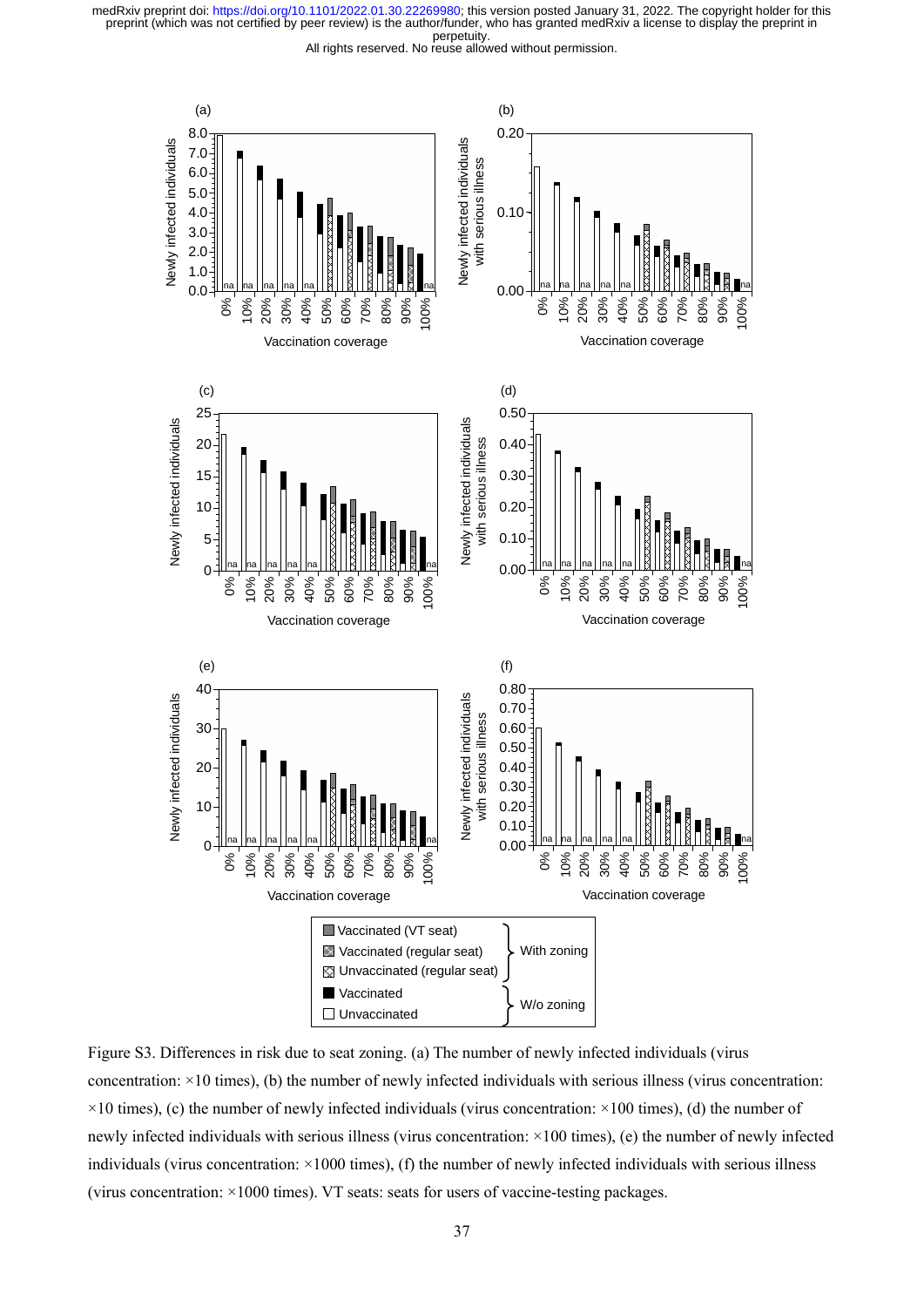